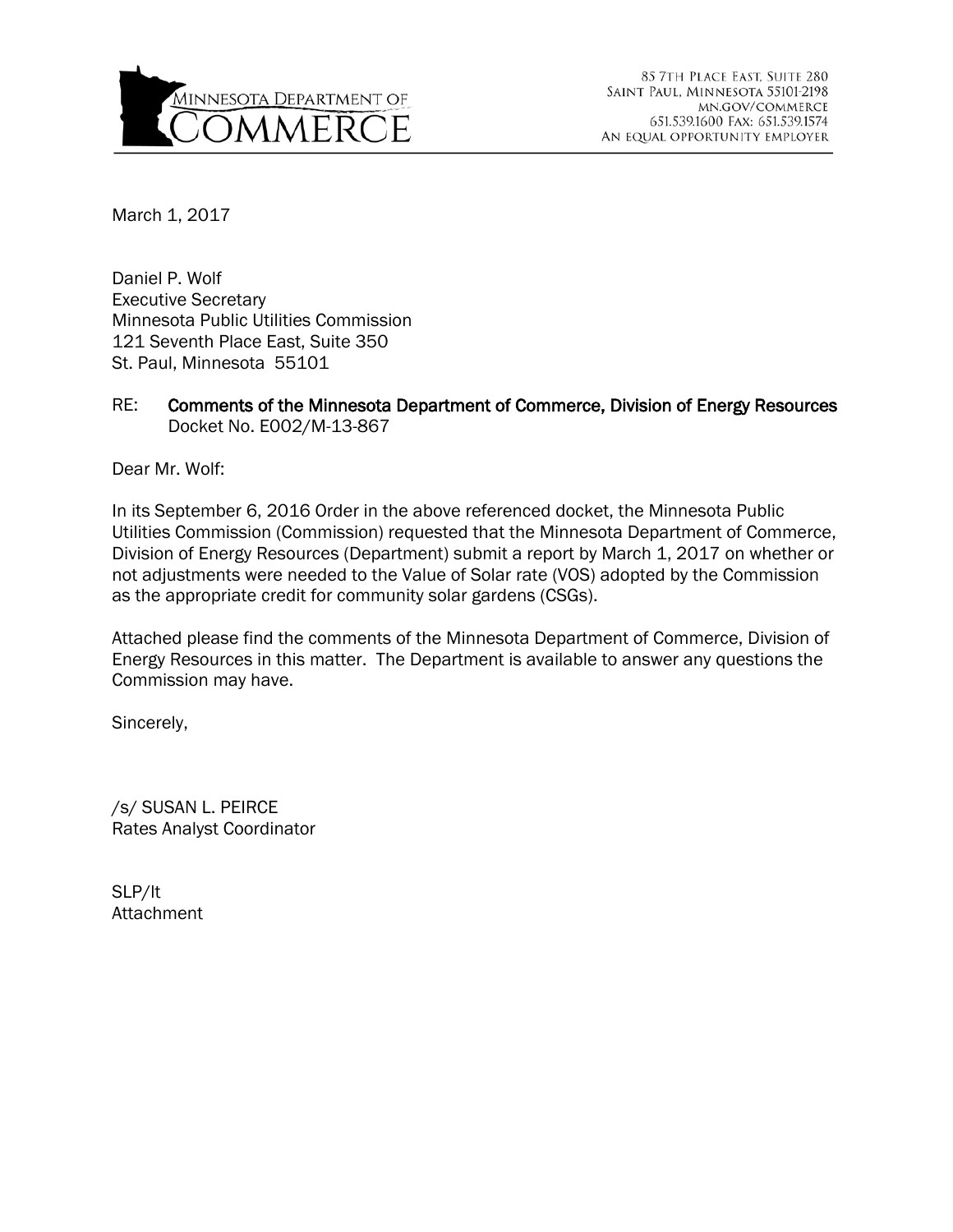# BEFORE THE MINNESOTA PUBLIC UTILITIES COMMISSION

# COMMENTS OF THE MINNESOTA DEPARTMENT OF COMMERCE

DOCKET NO. E002/M-13-867

## I. BACKGROUND INFORMATION

The following key Orders from the Minnesota Public Utilities Commission (Commission) relate to these comments regarding Xcel Energy's (Xcel or the Company) Solar\*Rewards Community (CSG) Program.

On April 7, 2014, the Commission issued its ORDER REJECTING XCEL'S SOLAR-GARDEN TARIFF FILING AND REQUIRING THE COMPANY TO FILE A REVISED SOLAR-GARDEN PLAN In the Matter of Establishing a Distributed Solar Value Methodology under Minn. Stat. 216B.164, Subd. 10 (e) and (f). Among other things, that Order set out rates and fees for various services, along with stating that:

- 10. The solar-garden operator or developer may transfer the solar [renewable energy credits] RECs to Xcel at a compensation rate of \$0.02 per kWh for solar-garden facilities with capacity greater than 250 kW and \$0.03 for solar-garden facilities with capacity of 250 kW or less.
- 11. The applicable retail rate and solar REC value must be reviewed annually and adjusted accordingly. At such time as the Commission may issue an order approving a valueof-solar rate for solar gardens, the applicable retail rate and the solar REC value will expire according to the schedule set forth in that order.

On August 8, 2015, the Commission issued its ORDER ADOPTING PARTIAL SETTLEMENT AS MODIFIED, which adopted a partial settlement agreement to establish program rules for Xcel's CSG Program. Under the initial program rules, subscribers to a CSG received a credit on their bills based on their applicable retail rate (ARR).

On September 6, 2016, the Commission issued its ORDER APPROVING VALUE-OF-SOLAR RATE FOR XCEL'S SOLAR GARDEN PROGRAM, CLARIFYING PROGRAM PARAMETERS, AND REQUIRING FURTHER FILINGS in the current docket. The Commission adopted the use of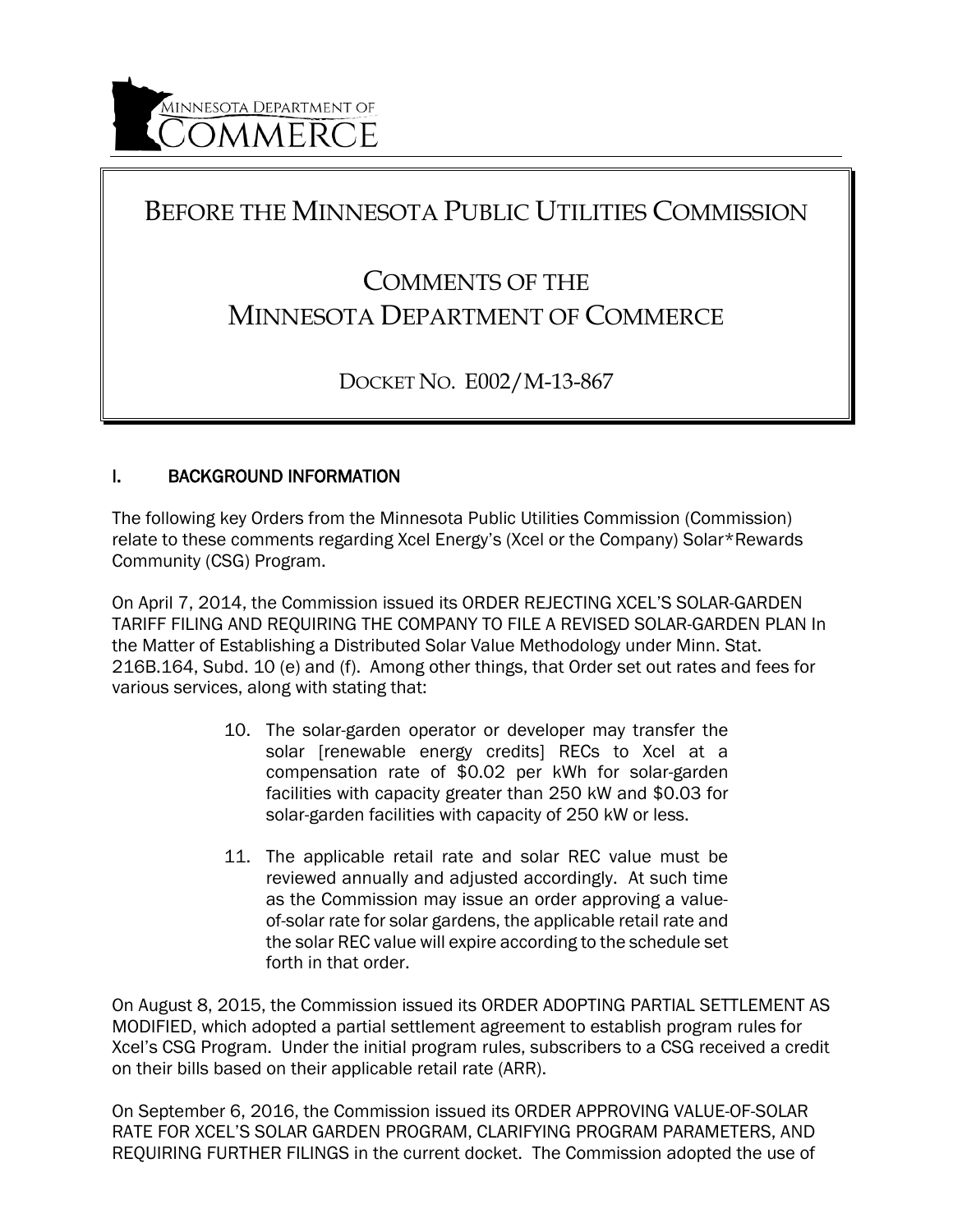the Value of Solar (VOS) rate as the subscriber bill credit rate for CSGs, and directed the Department to submit a report on March 1, 2017 addressing whether the VOS rate required any positive or negative adjustments (adders) for any of the following conditions:

- a. Brownfield sites or landfills;
- b. Public Facilities;
- c. Commercial or industrial rooftops;
- d. Prime Agricultural Land;
- e. Placement within the communities the solar gardens serve;
- f. Residential subscribers;
- g. Low-income Residential subscribers;
- h. Other conditions the Department identifies as warranting modification or an adder.

#### II. VALUE OF SOLAR METHODOLOGY

Minn. Stat. §216B.164, subd. 10 provides for the determination of a VOS rate that "compensates customers through a bill credit mechanism for the value to the utility, its customers, and society for operating distributed solar photovoltaic resources interconnected to the utility system and operated primarily for meeting their own energy needs." In its April 1, 2014 Order in Docket No. E999/M-14-65,[1](#page-2-0) the Commission adopted a methodology for calculating the VOS rate that contains eight rate components:

1. Avoided Fuel Cost;

 $\overline{a}$ 

- 2. Avoided Plant Operation and Maintenance Fixed;
- 3. Avoided Plant Operation and Maintenance Variable;
- 4. Avoided Generation Capacity Cost;
- 5. Avoided Reserve Capacity Cost;
- 6. Avoided Transmission Capacity Cost;
- 7. Avoided Distribution Capacity Cost;
- 8. Avoided Environmental Cost.

Minn. Stat. §216B.1641, subd. (d) states that a public utility must purchase energy from a CSG at the "rate calculated under section 216b.164, subd. 10 (VOS Statute), or until that rate for the public utility has been approved by the commission, the applicable retail rate." As noted above, on September 6, 2016, the Commission adopted the VOS rate for use in Xcel's CSG program.

<span id="page-2-0"></span><sup>1</sup> *In the Matter of Establishing a Distributed Solar Value Methodology under Minn. Stat. §216B.164, subd. 10 (e) and (f),* ORDER APPROVING DISTRIBUTED SOLAR VALUE METHODOLOGY, E999/M-14-65, April 1, 2014.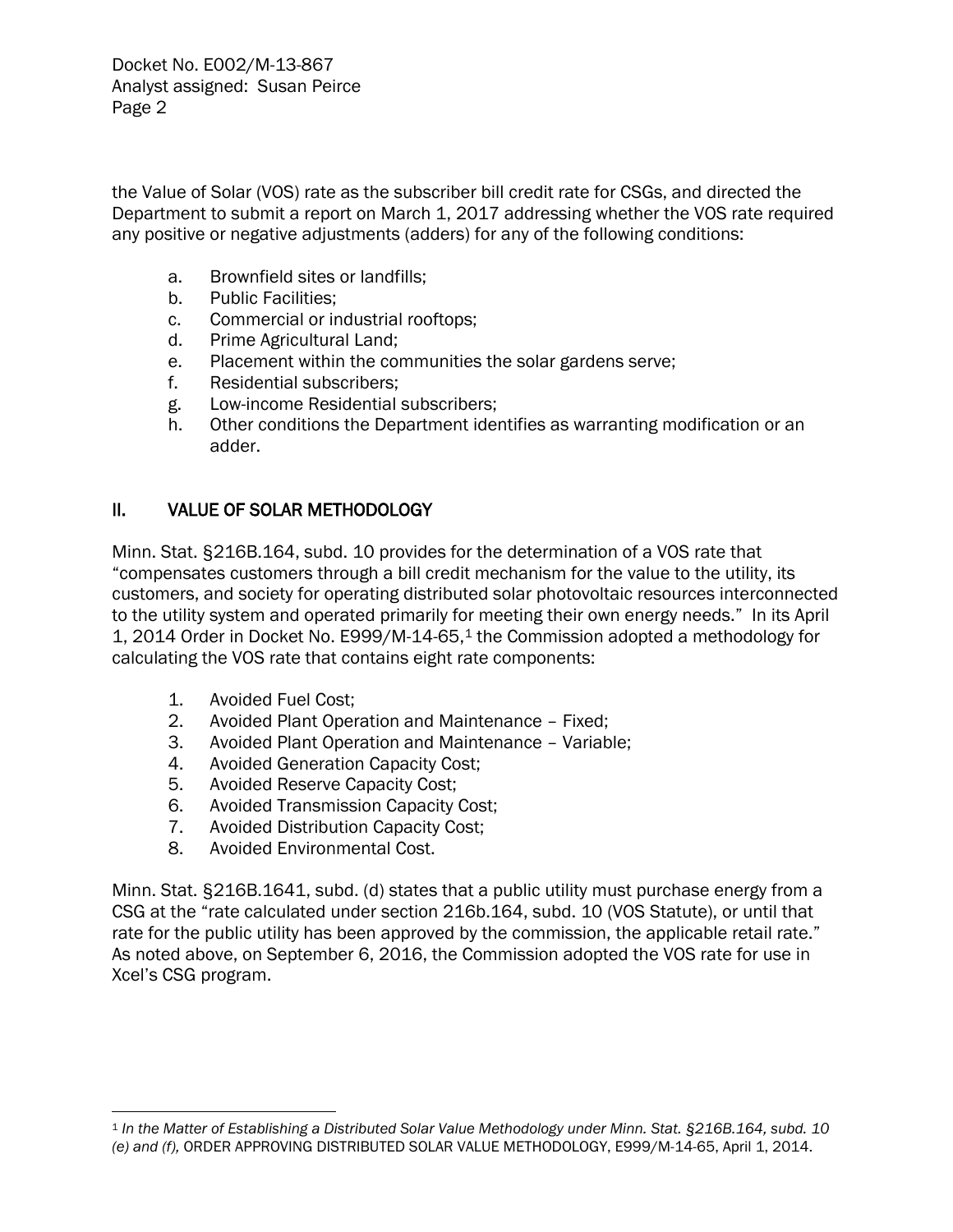#### III. SUMMARY OF COMMENTS ON ADDERS

On December 15 and December 28, 2016, the Department sent out requests for information to parties to this proceeding. (Attachments A and B). Specifically, the Department asked for information that would enable a more thorough evaluation of the impact of an adder on a CSG's expected rate of return, with a goal of understanding the potential impact of an adder on CSG financeability. With one exception, the Department did not obtain the detailed information it requested, which hampers our ability to make a more thorough analysis.

The following parties filed responses:

- Cooperative Energy Futures
- Institute for Local Self-Reliance
- Energy Freedom Coalition of America
- Minnesota Solar Energy Industries Association
- Kandiyo Consulting, LLC
- Innovative Power Systems
- Minnesota Solar Connection
- Xcel Energy
- Fresh Energy
- A-Sharp Energy
- Metropolitan Council

A brief summary of the responses follows:

#### *A. COOPERATIVE ENERGY FUTURES*

Cooperative Energy Futures (CEF) has developed CSGs located within communities that focus on obtaining subscribers from those communities, including low-income residents. CEF stated that a barrier it experienced in siting CSGs on commercial or industrial rooftops is the unwillingness of private commercial property owners to offer a 25-year site lease at rental rates that would be financially viable for the project. CEF indicated that the rental rates it has been quoted would require a bill credit that is approximately \$0.015/kWh higher than the current ARR residential credits to make the CSG financially workable. CEF stated that one non-financial option may be to offer some type of early termination eligibility to private commercial property owners under certain circumstances to attempt to address the uncertainty of a 25-year time horizon.

With respect to CSGs focused on residential subscribers, CEF stated that a rate adder of \$0.025/kWh would be sufficient to cover additional recruitment and administrative costs associated with residential subscriptions under an assumed 10-year payback period. CEF noted that its proposed residential adder may not satisfy financiers' concerns about credit risk, but that it does not have sufficient information on the various ways investors evaluate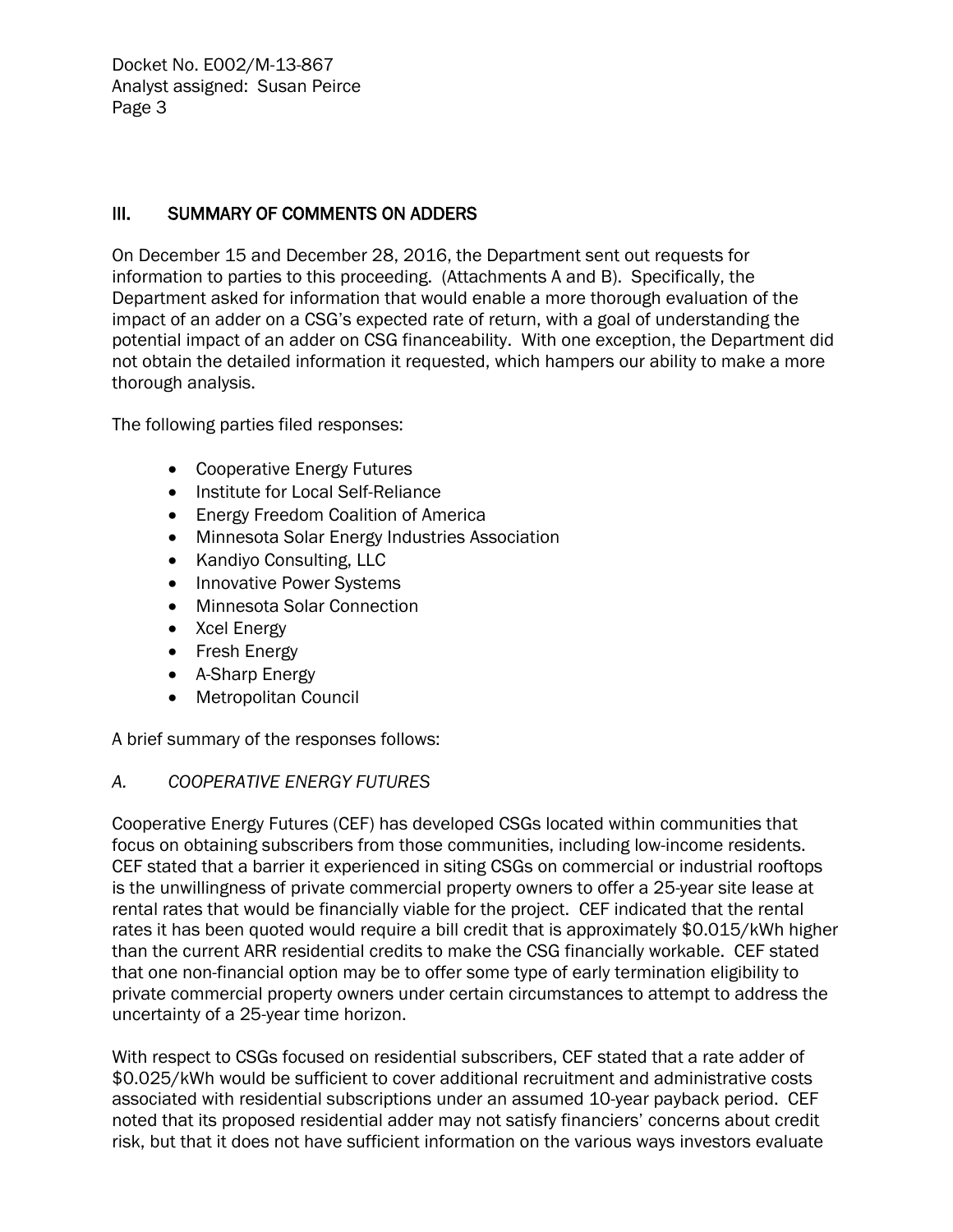subscriber risk pools to determine if any additional adder beyond its proposed \$0.025/kWh is warranted.

#### *B. INSTITUTE FOR LOCAL SELF-RELIANCE (ILSR)*

ILSR generally supported adders for brownfields, gardens located in urban areas and on rooftops, and for residential and low-income customers. ISLR did not offer specific details on appropriate adder amounts for these categories of CSGs, but rather indicated that adders would be warranted due to the added cost of developing CSGs in these locations or to these customer groups. In addition, ISLR indicated that it believed additional benefits to the communities in which the garden was placed, or to the customer groups, supported an adder.

### *C. ENERGY FREEDOM COALITION OF AMERICA (EFCA)*

The Energy Freedom Coalition (EFCA) is a group of distributed energy resource providers. EFCA supports adders for residential, low-income and other small subscribers. They cited higher customer acquisition costs, higher outreach and marketing costs, higher risk associated with poor credit and higher financing costs as justifications for an adder for residential and low-income subscribers. EFCA cited SunShare's testimony in Colorado that indicated that the cost of capital for financing a residential CSG is approximately 200 basis points higher than the cost of capital for a garden subscribing commercial or industrial customers.

EFCA stated that an adder to the VOS rate would be a straightforward mechanism for encouraging developers to market and subscribe residential and low-income customers. One possibility suggested by EFCA is to deposit the proceeds from a VOS adder into a reserve fund to be drawn on by developers in the event of customer attrition. Finally, EFCA recommended that Xcel be directed to include CSG options in any educational outreach programs to low-income customers.

#### *D. MINNESOTA SOLAR ENERGY ASSOCIATION (MNSEIA)*

MNSEIA argued that a general adder is necessary for all new CSGs projects, but did not propose any amount for the general adder. MNSEIA argued that the drop-off in the number of new CSG applications resulting from the reduction in the allowable size of co-located gardens from 5 MW to 1 MW, along with the lower VOS bill credit, justifies the need for a general adder for all new CSG applications.

MNSEIA also argued that many of the categories identified by the Commission also warranted additional specific adders. The one category for which the Association did not advocate a separate adder beyond the general adder was for prime agricultural land. MNSEIA noted that it does not favor a negative adder for prime agricultural land.

For each of the remaining categories, MNSEIA advocated an adder to encourage CSG development for each of the categories. Specifically, MNSEIA argued that because land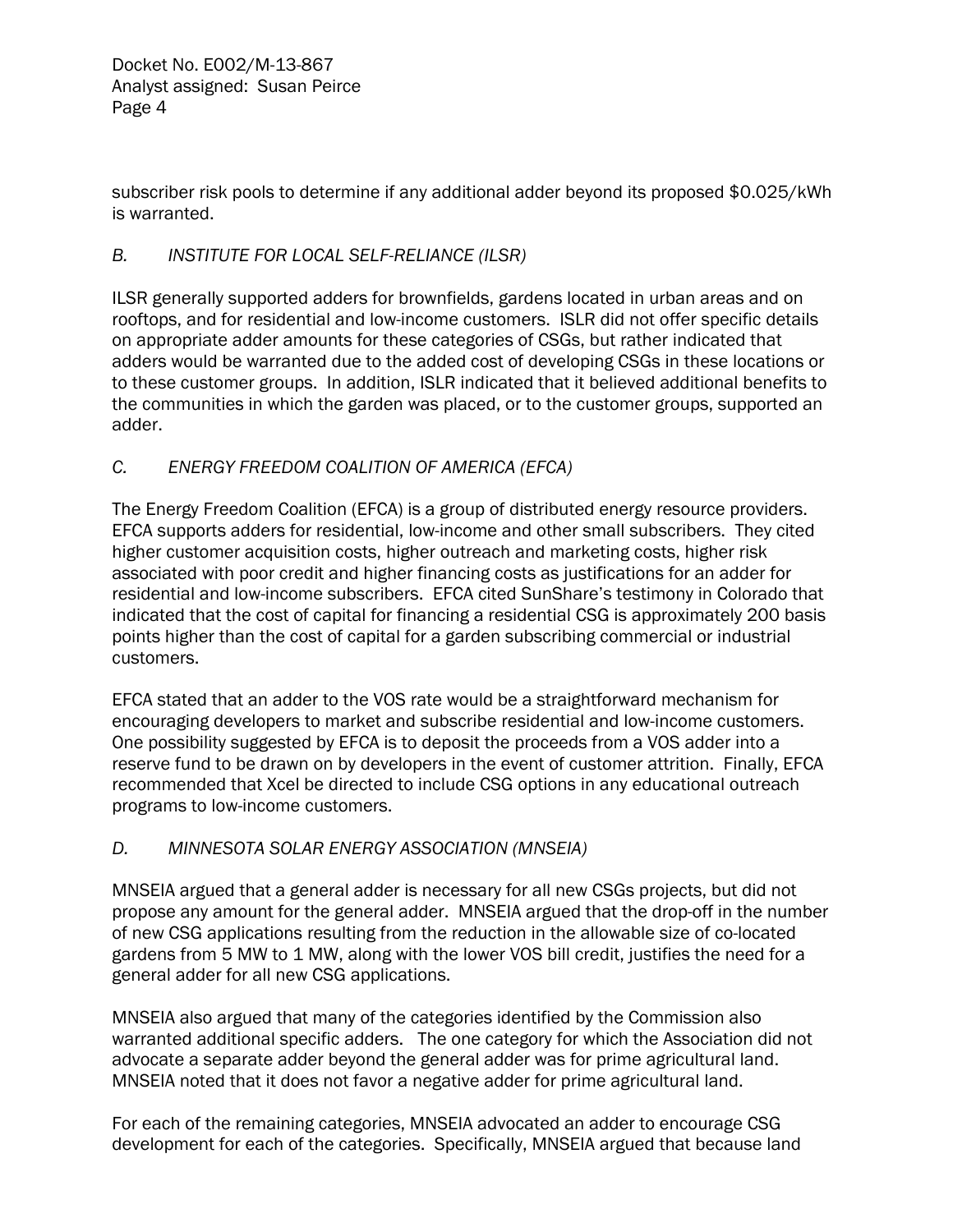prices decrease the further the distance from an urban area, locating gardens closer to load, whether on brownfields in the urban core or on rooftops, is more expensive than locating CSGs far from the customer load. In addition, the Association cited additional labor and engineering costs, such as the need for a structural or environmental engineer for rooftop or brownfield gardens. MNSEIA argued that if the CSGs are closer to Xcel's load there are additional locational benefits, including expected further line loss reductions, and additional capacity benefits not fully reflected in the VOS rate.

Finally, MNSEIA noted that with the shift from the ARR to the VOS rate, the higher residential bill credit for residential customers was eliminated. The ARR is customer-class specific. Consequently, the Standard ARR bill credit for residential customers for garden applications filed on or before December 31, 2016 is \$0.12596 per kWh (\$0.14596 - \$0.15496 with renewable energy credits (RECs)) compared to the latest recent VOS of \$0.1239 per kWh levelized (\$0.0995 per kWh on an inflation-adjusted basis for 2016) for all classes.[2](#page-5-0) In addition, MNSEIA maintained that the VOS does not include the \$0.02 - \$0.03 per kWh REC adder currently available to gardens that transfer RECs to Xcel. MNSEIA recommended a Residential adder of \$0.04646[3](#page-5-1) (ARR Residential credit \$0.12596 – 2016 VOS \$.0.0995 = \$0.02464 + \$0.02 REC adder) per kWh.

#### *E. KANDIYO CONSULTING, LLC*

Kandiyo stated that it believes the original intent of the CSG statute was to focus on placing CSGs within communities of ratepayer subscribers. Kandiyo favors applying adders to circumstances it believes more closely align with its view of the statutory intent. Specifically, Kandiyo favors adders for rooftop installations that provide benefits to the distribution grid, for projects that have at least 60 percent of total subscriptions from residential customers, and from projects that have at least 10 percent of their subscriptions from low-to-moderate income households.

Kandiyo recommended that rooftop CSGs with between 100 kW and 1 MW in AC capacity be eligible for an additional bill credit of \$0.03 per kWh, and roughly equivalent to Xcel's capacity credit under its current ELCC tariff. For residential subscribers, Kandiyo recommended that gardens with at least 60% residential subscribers receive an additional \$0.02 per kWh credit, with an additional \$0.01 per kWh credit for ratepayers at or below 80 percent of the area median income and holding at least 10 percent of total subscriptions in the project. In order to meet a low-income carve-out of 10 percent of total subscriptions on each project, Kandiyo offered the alternatives of contracting with small businesses (less than 25 employees), or minority- or women-owned business for at least 25 percent of the installed costs or the payment of an impact fee of \$150 per kW. Kandiyo noted that these contracting alternatives could benefit low-income neighborhoods by providing job and economic development benefits. Further, the impact payment could be pooled with other

<span id="page-5-1"></span><span id="page-5-0"></span> $\overline{a}$ <sup>2</sup> MNSEIA's filing reflects 2016 ARR and VOS rates. Xcel's February 1, 2017 calculation of its ARR is a Standard credit of \$0.13310 and Enhanced credits (with RECs) of \$0.15310 or \$0.16310 depending on garden size. The latest VOS rate is \$0.1275 on a levelized basis, and an inflation-adjusted rate of \$0.1033 for 2017.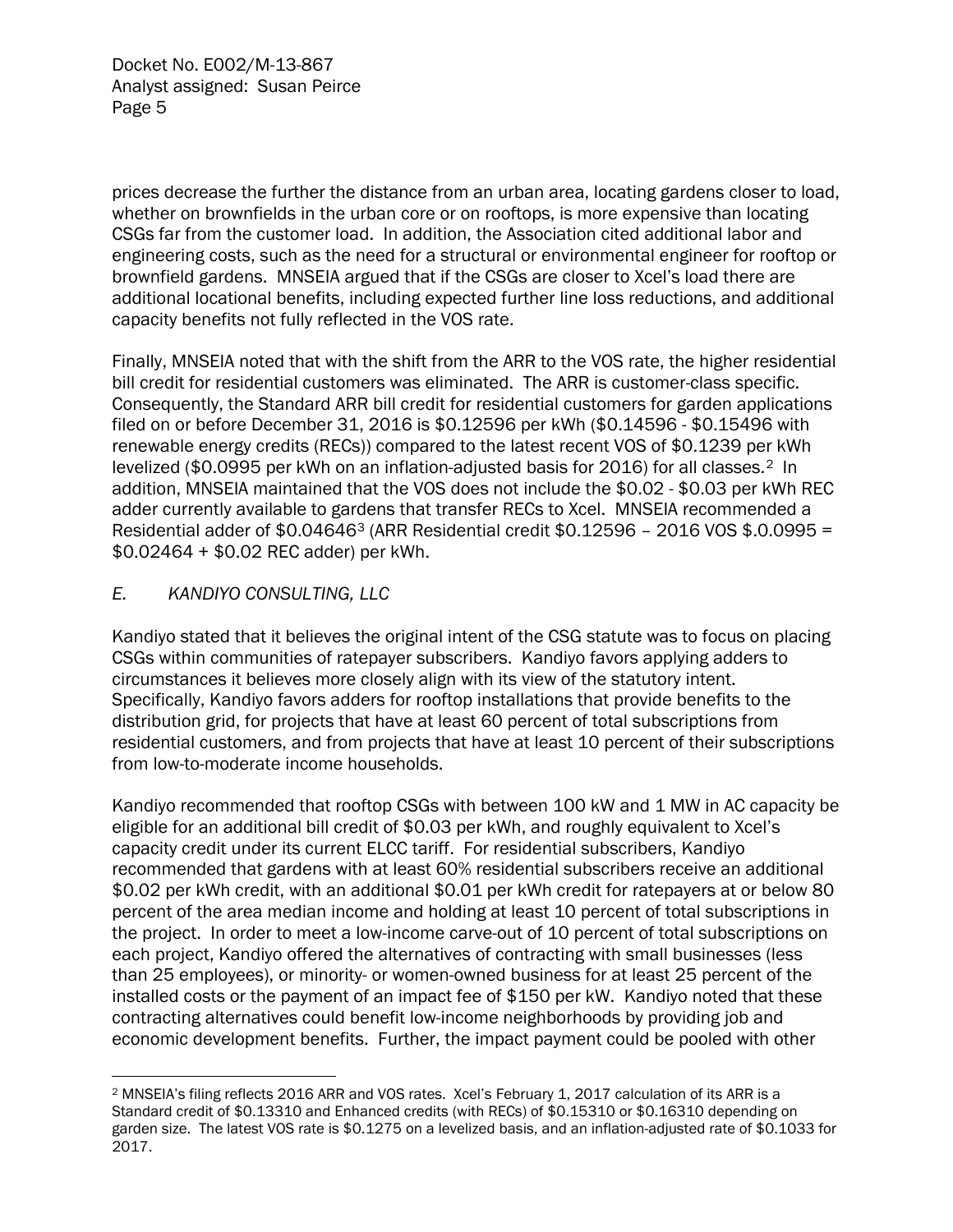developers' impact payments to provide low-cost financing for low-income subscriptions for projects.

#### *F. INNOVATIVE POWER SYSTEMS (IPS)*

IPS indicated that most of its current CSG projects have been ground-mount systems located in exurban or rural areas, but that it expects to see more gardens located in urban areas in the future. IPS supports adders to the VOS rate for rooftop systems, public facilities, brownfields and low-income subscribers.

With respect to rooftop solar systems, IPS supports an adder of \$0.015 per kWh to reflect the additional costs of installing rooftop solar including higher lease payments for rooftop space, higher installation costs, and special requirements or limitations in positioning the systems, which typically reduces total energy production relative to a ground-mounted system. With respect to CSGs located on public facilities, IPS stated that such projects have higher transaction costs due to the need for bidding, public hearings, and other meetings resulting in an additional cost of approximately 5 percent on such projects. IPS recommended a \$0.005 per kWh adder to reflect the higher costs. Similarly, IPS recommended a \$0.01 per kWh adder for CSGs located on brownfield sites as an incentive to develop CSGs in those locations. Finally, IPS recommended a \$0.025 per kWh adder for low-income subscribers falling below 80 percent of the median income.

### *G. MINNESOTA SOLAR CONNECTION (MSC)*

MSC advocated rate adders for residential subscribers and for residential subscribers in multi-family buildings because the relatively small subscription sizes associated with residential customers requires acquiring far more subscriptions, resulting in added marketing and subscriber acquisition costs than for a CSG with a predominately small general service or general service subscription base. MSC estimated an additional subscriber acquisition cost for a 100 percent residential 1 MW CSG to be between \$0.22 to \$0.36 per watt DC. In addition, MSC stated that higher turnover in residential customer participation, either through moves out of the service area or simply address changes, would result in higher servicing costs for a residential CSG.

MSC recommended basing an adder for residential customers on the rate differential between the residential ARR and the VOS rate. For multi-family dwellings, MSC recommended a slightly higher adder due to additional servicing costs as renters typically move more frequently than homeowners resulting in a higher turnover. MSC did not specify the size of the additional adder for multi-family dwellings.

### *H. XCEL ENERGY*

Xcel stated that it does not support adders for CSGs located on specific types of land, as it believes the market price signals are already appropriately reflected in land values. With respect to the VOS rate methodology, Xcel stated that the methodology generally assumes favorable conditions for solar generation such as assuming a need for the solar capacity,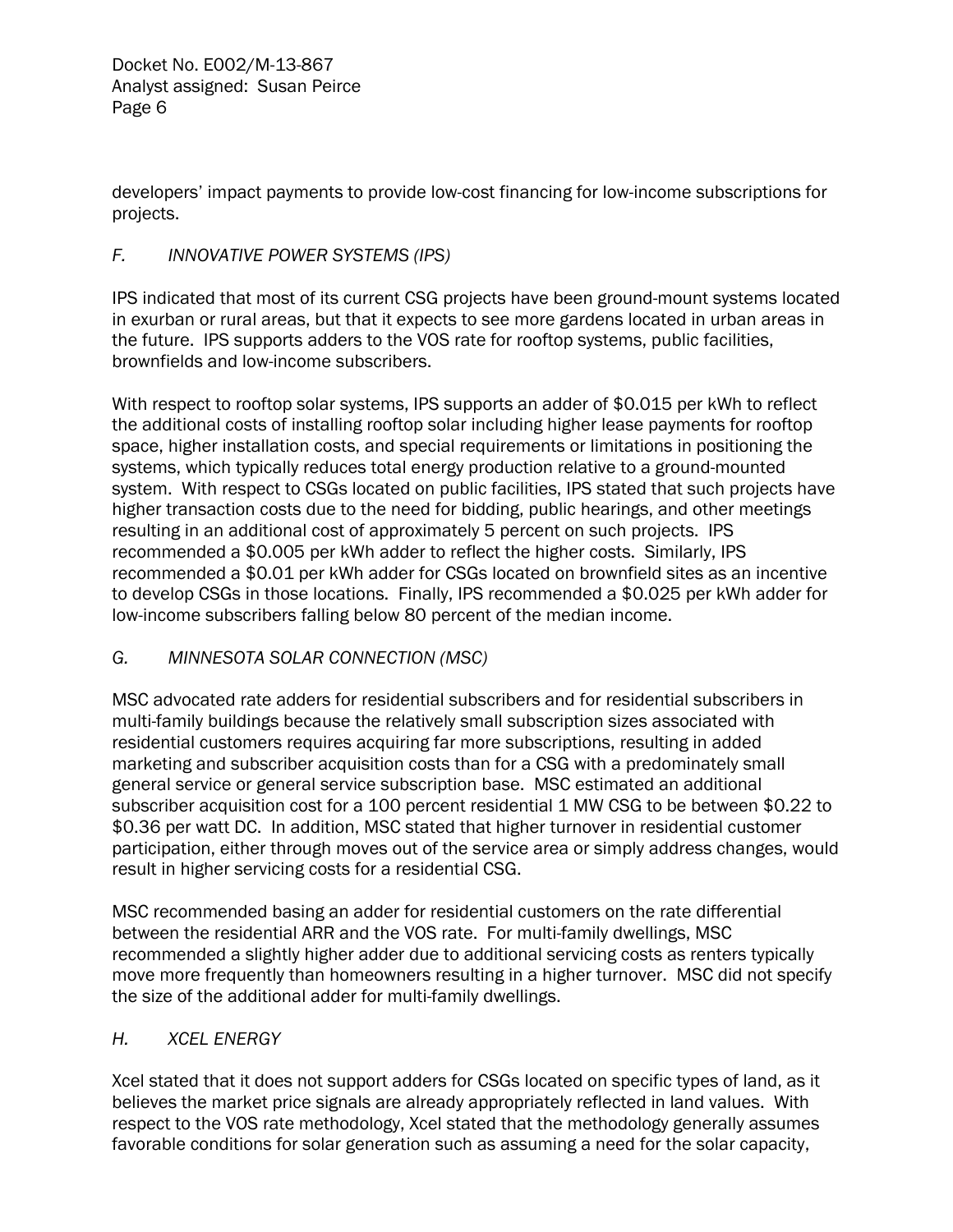avoidance of all line losses and no integration costs. Integration costs include additional wear and tear on equipment resulting in additional maintenance as well as expansion of the distribution system. Xcel recommended that the Commission consider further exploration of these costs and to consider whether a downward adjustment in the VOS is warranted as a result.

Xcel also asserted that an adjustment to the VOS may be warranted to reflect the declining cost of solar equipment in order to share the benefits of falling equipment prices with customers. Finally, Xcel stated that projects receiving Made in Minnesota or Solar\*Rewards incentives are receiving double payment for RECs under the VOS rate; the first payment is through the program incentives and the second is the inclusion of environmental benefits in the VOS rate. Xcel suggested that one method of remedying this double payment is to eliminate the environmental benefits contained in the VOS for those gardens receiving program incentives.

#### *I. FRESH ENERGY*

Fresh Energy recommended adoption of an adder for residential customers and for lowincome customers. While not offering a specific adder amount, Fresh Energy recommended a number of structural details regarding the application of an adder:

- An adder should be limited by capacity and time so that a total budget is determined and not exceeded, and that any adder and capacity should be stepped down over a three-year period;
- The adder for a given year would be applied for the life of the project;
- The adder value and capacity for the coming year should be finalized six months prior to the date of offering;
- The CSG operator should commit to the adder at the time of application, with the adder amount memorialized in the rate reservation letter;
- In the event the CSG operator falls short of its commitment at any point during the CSG's lifetime, unsubscribed energy would receive the unsubscribed rate;
- If the operator exceeds the reserved capacity at any point during the CSG's lifetime, the excess subscriptions would not receive the adder;
- The adder should be awarded to applications received within the first 24 hours of the adder offering on a lottery basis, if oversubscribed. If not fully subscribed, the remaining capacity should be awarded on a first-come, first-served basis. If there is unsubscribed capacity, or if projects are cancelled, the remaining capacity should be rolled into the next year's capacity. Limit the program to five years; and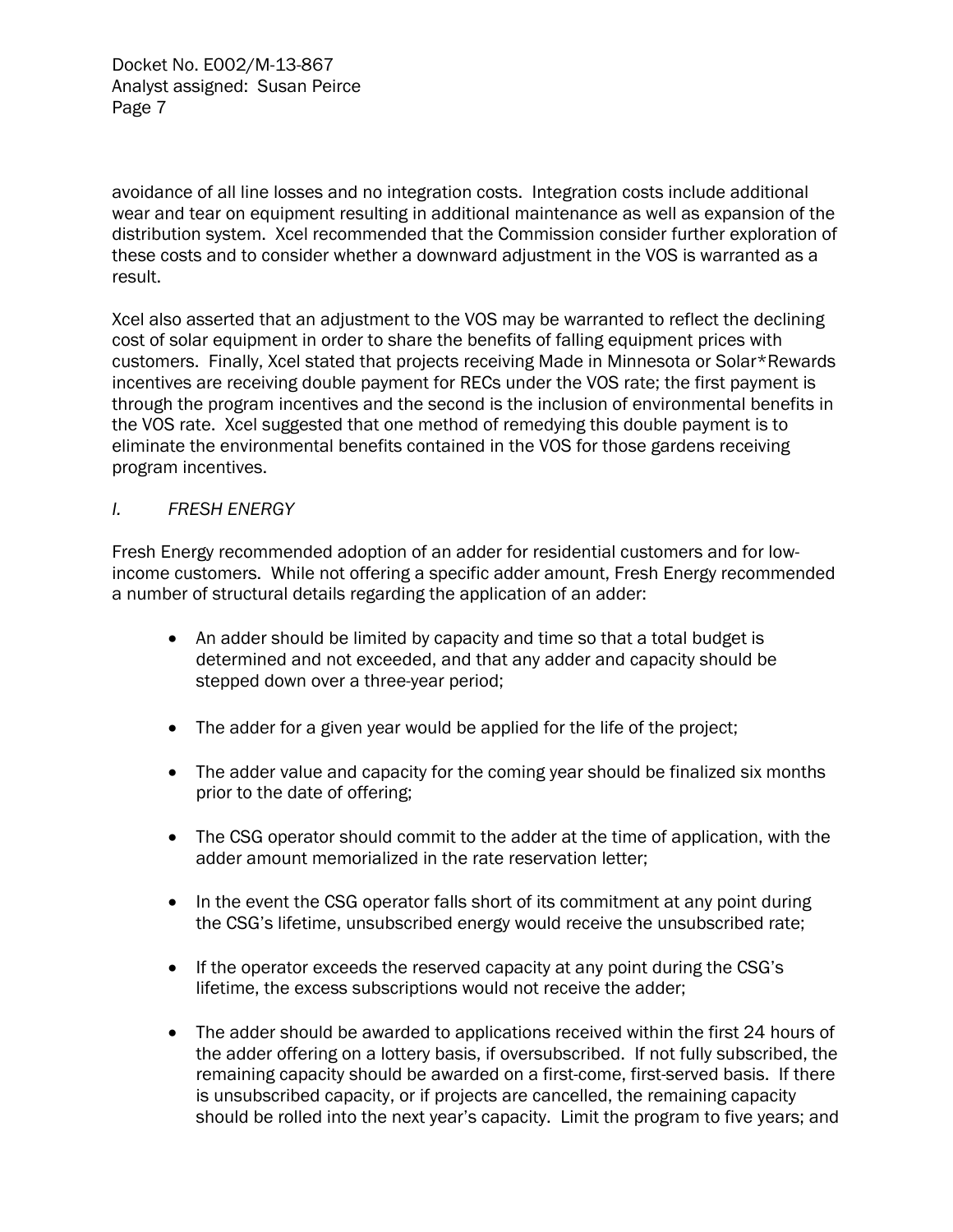• Any adder should be limited to a three-year timeframe to provide ongoing stability, and with the hope that additional adders will not be necessary in the future.

#### *J. A-SHARP ENERGY*

A-Sharp Energy indicated that it is developing a web-based application to allow potential subscribers to learn and comparison shop for CSG subscriptions. A-Sharp stated that it is focused on assisting the residential market in understanding CSGs. A-Sharp recommended that a residential adder be considered within the range of \$0.02856 and \$0.04646 per kWh. The range reflects the rate differential between the 2016 ARR and the VOS rate on the lower bound, and the rate differential with a \$0.02 per kWh adder for RECs on the upper bound.

#### *K. METROPOLITAN COUNCIL (MET COUNCIL)*

While not directly addressing potential adjustments to the VOS, the Met Council offered comments on the availability of various public facilities for solar gardens. The Met Council indicated that, depending on the context and nearby uses, many public facilities and buildings may be available for solar installations including closed landfills and transportation corridors. With respect to brownfields, the Met Council indicated that the goal for these properties is to return them to productive use as soon as possible. Met Council policies support cleaning up and redeveloping such sites, and therefore the Met Council would generally not support such sites for CSG use because of the long 20 to 25-year contract required for such a project.

### IV. DEPARTMENT ANALYSIS

### *A. VALUE OF SOLAR AND APPLICABLE RETAIL RATE*

Minn. Stat. §216b.1641 directs the utility to pay the applicable retail rate for solar generation from a CSG until a VOS rate is approved by the Commission. In its April 7, 2014 Order,<sup>[4](#page-8-0)</sup> the Commission determined that the applicable retail rate was calculated using total retail revenues including the energy charge, demand charge, customer charge and applicable riders by class divided by the total retail sales to that class. Under the ARR methodology, rates varied by customer class.

In contrast, the VOS methodology is intended to reflect the value society places on the addition of solar to the grid, and to capture the costs avoided by solar generation in comparison to generation from a natural gas combustion turbine. The VOS methodology

<span id="page-8-0"></span> $\overline{a}$ <sup>4</sup> In the Matter of the Petition of Northern States Power Company, dba Xcel Energy, for Approval of its Proposed Community Solar Garden Program, Docket No. E002/M-13-867, *Order Rejecting Xcel's Solar Garden Tariff Filing and Requiring the Company to File a Revised Solar Garden Plan.* Docket No. E002/13-867, April 7, 2014.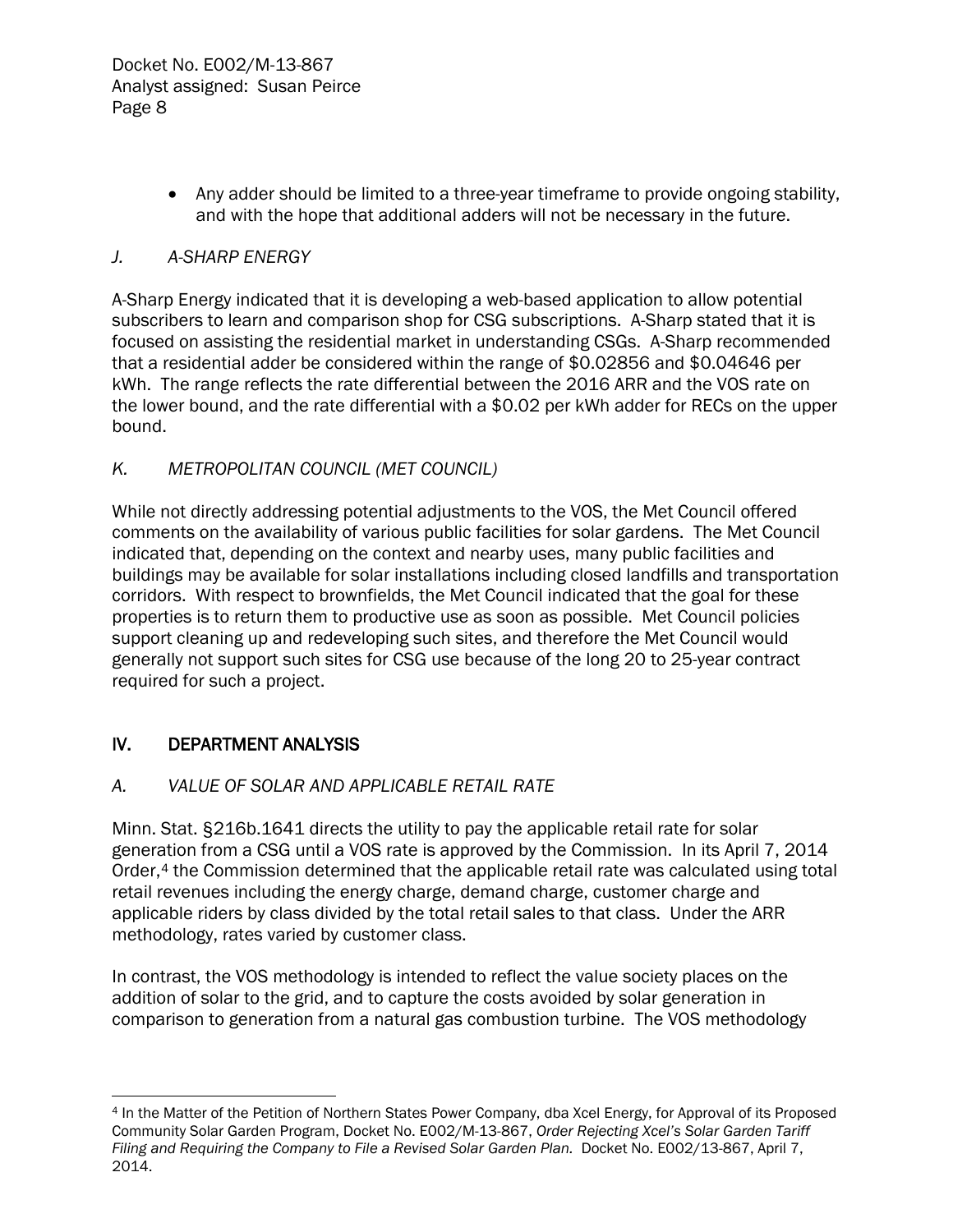results in a single VOS rate for all customer classes. Table 1, below, summarizes the most recent ARR rates and VOS rate filed by Xcel.<sup>[5](#page-9-0)</sup>

|                              | <b>Proposed ARR Bill</b><br>Credit per kWh<br>2/1/17 |         | Rate<br><b>Differential</b><br>(ARR-VOS) |
|------------------------------|------------------------------------------------------|---------|------------------------------------------|
| Residential - Std.           | \$0.13310                                            | \$.1275 | \$0.00560                                |
| Enhanced $> 250$ kW          | \$0.15310                                            | \$.1275 | \$0.02560                                |
| Enhanced $<$ 250 kW          | \$0.16310                                            | \$.1275 | \$0.03560                                |
|                              |                                                      |         |                                          |
| Small General Service - Std. | \$0.12798                                            | \$.1275 | \$0.00048                                |
| Enhanced $> 250$ kW          | \$0.14798                                            | \$.1275 | \$0.02048                                |
| Enhanced $<$ 250 kW          | \$0.15798                                            | \$.1275 | \$0.03048                                |
|                              |                                                      |         |                                          |
| General Service - Std.       | \$0.10296                                            | \$.1275 | \$ (0.02454)                             |
| Enhanced $> 250$ kW          | \$0.12296                                            | \$.1275 | \$(0.00454)                              |
| Enhanced $\leq$ 250 kW       | \$0.13296                                            | \$.1275 | \$0.00546                                |

## Table 1: Summary of ARR and VOS Rates

Because the ARR methodology is based on the current rate structure, and not the societal value of solar generation, the Commission added a \$0.02-\$0.03 per kWh adder to the ARR to reflect the environmental attributes and benefits of solar generation or RECs (Renewable Energy Certificates). The VOS methodology explicitly includes a rate component reflecting the environmental benefits of solar generation and, consequently, a REC adder is unnecessary.

In addition to the rate methodology, Minn. Stat. §216B.1641 (e) states that the CSG program approved by the Commission must "reasonably allow for the creation, financing, and accessibility of community solar gardens." A number of the commenters cited Minn. Stat. §216B.1641 (e) to support the need for an adder to the VOS to make certain types of CSGs financeable.

In determining the need for an adder to "reasonably ensure financing," the Department notes that setting rates to reasonably ensure financing does not require that all CSG projects under all circumstances are financeable.[6](#page-9-1) Rather, the Department understands the statutory directive to mean that the rates are sufficient to make a variety of CSGs financeable under a variety of circumstances, not that a specific CSG proposed by a specific developer will be financeable.

<span id="page-9-0"></span> $\overline{a}$ <sup>5</sup> Value of Solar Filing, Docket No. E002/M-13-867, September 30, 2016, and Applicable Retail Rate Filing, Docket No. E002/M-13-867, February 1, 2017.

<span id="page-9-1"></span><sup>&</sup>lt;sup>6</sup> The Department notes that the applicability of federal and/or state securities regulations to community solar gardens is unclear at this time, and is thus not part of this analysis.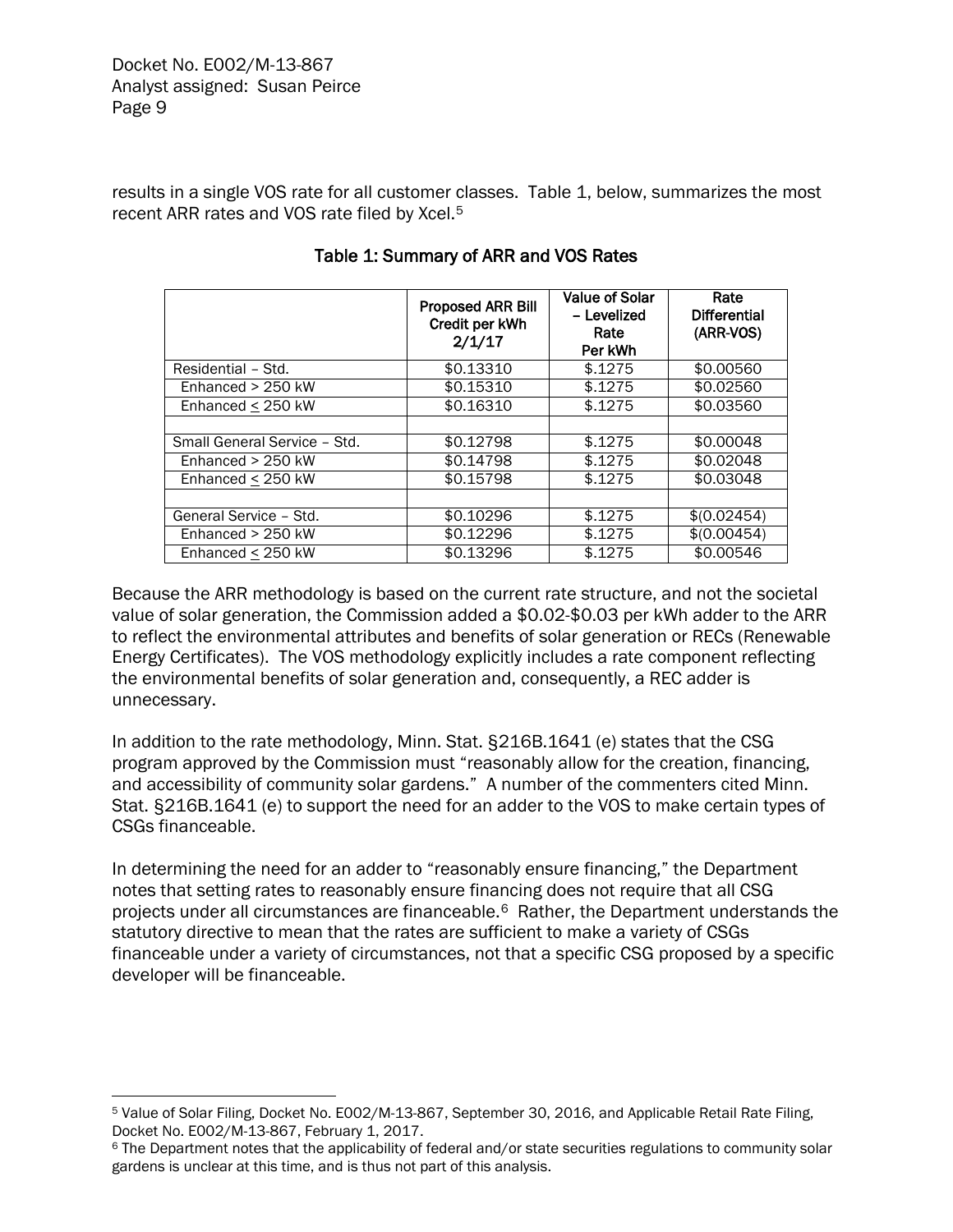#### *B. ADDERS TO THE VOS*

The list of possible categories of CSGs for which the Commission sought comment on possible adders can be separated into two groups: 1) locational factors, and 2) subscriber types. Locational factors include brownfields, prime agricultural property, and rooftops or CSGs otherwise located close to urban load. Subscriber types include CSGs that focus on subscribing residential customers and/or low-income residents.

#### *1. Locational Adders*

The Department does not recommend applying an adder to the VOS for any of the locational factors at this time due primarily to the limited information from commenters and the 2018 VOS methodology changes to incorporate locational impacts on the distribution system. The willingness of a property owner to lease or sell a location to a CSG developer will largely depend on potential returns available from alternative uses for that land. For example, in the case of prime agricultural land, the landowner will need to evaluate the payment from the developer to place a CSG on the property against the income expected from farming that land or from selling or renting that land for another purpose. The property owner is in the best position to evaluate the use of its land against alternative uses and determine whether constructing a CSG on its property is a reasonable investment choice. As noted by the Met Council, governmental entities with brownfield sites are in the best position to evaluate whether a site is best used for a CSG or would be better for their tax base and their residents if cleaned up and redeveloped.

A number of commenters recommended adopting an adder for rooftop locations citing the higher cost of such installations, lower generation output due to the type of installation, and the benefits of being closer to load. The Department can foresee the use of a locational adder when the placement of a CSG at a particular location will benefit the distribution system by avoiding the costs of upgrading or expanding the system. The Commission's September 6<sup>th</sup> Order directed Xcel to use location-specific avoided costs in the calculation of avoided distribution capacity beginning with its 2018 VOS rate filing.[7](#page-10-0) The Department expects that the use of location-specific avoided costs in the VOS rate will sufficiently distinguish and reflect the benefits of different locations for CSG development, and does not recommend any adders for location considerations at this time.

### *2. Subscriber Group Adders*

In contrast to the applicable retail rate, the VOS rate applies a single subscriber bill credit to all types of subscribers. As reflected in Table 1, above, the rate differential between the most recent ARR rates and the VOS rate for residential customers ranges from \$0.0056 per kWh for a garden without the assignment of RECs to Xcel to \$0.0356 per kWh for a small (less than 250 kW) CSG with the RECs assigned to Xcel. Many of the commenters recommended a VOS adder of \$0.025 per kWh for residential subscribers. In a couple of instances, parties argued for a residential adder as reflecting payment for the REC. As

<span id="page-10-0"></span> $\overline{a}$ <sup>7</sup> Order point 4.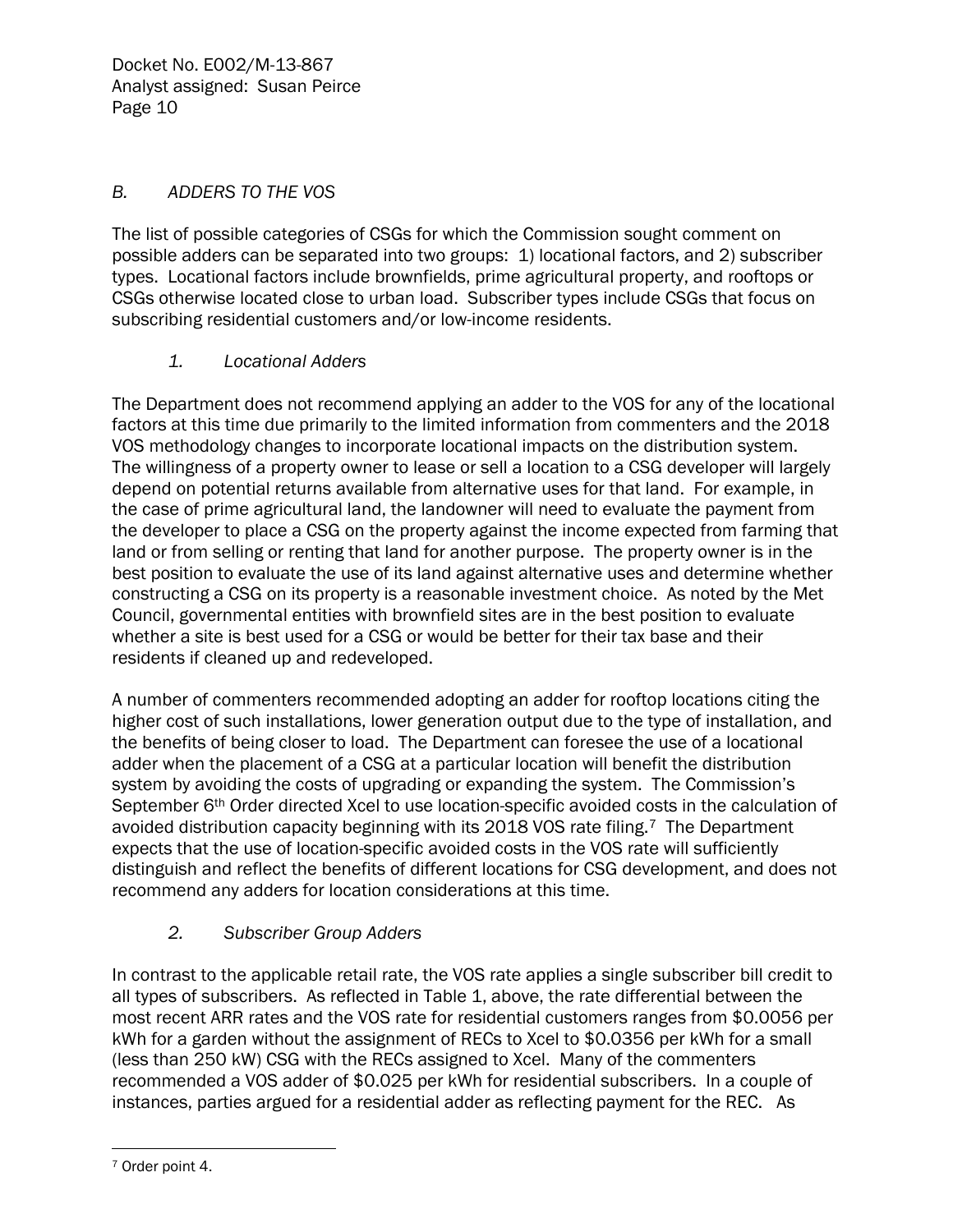noted earlier in these comments, the VOS includes a component for valuing the environmental benefits in its rate methodology and consequently, an additional adder for the REC value is unnecessary.

Other commenters noted the additional administrative costs of residential subscribers. Because residential subscriptions are smaller, more subscribers are required to fill a CSG. In addition, residential subscribers are more likely to move, and otherwise require changes to their subscription resulting in more customer turnover and higher administrative costs.

An additional adder seems warranted for residential customers given the added costs of administering residential subscriptions and the existing rate differential between the ARR and the VOS for residential customers. In its comments, Fresh Energy recommended a residential adder that is stepped down over a three-year period. In order to limit the cost of the residential adder, Fresh Energy also recommended a cap be placed on the total amount of money used to fund a residential adder.

The Department supports the use of a residential adder that is stepped down over a threeyear period. The Department recommends that residential subscribers be given a \$0.025 per kWh adder in 2017, decreasing by \$0.01 per kWh in each of the next two years.

The Department does not recommend a cap on the total amount of money used to fund a residential adder, nor setting a targeted percentage of residential subscribers in a CSG in order to receive the adder. While a cap on the total amount of money available for a residential adder has some appeal because it would limit the rate impact on nonsubscribers, the Department expects that the added administrative cost involved with tracking such a cap would make a cap unworkable. With respect to requiring developers to target a percentage of residential subscribers for a CSG in order to receive the adder, the Department again expects the cost associated with such tracking to be significant. If a developer signs up a residential subscriber, the residential subscriber will get a higher bill credit. The developer is best positioned to know what percentage of residential subscribers will work in its financing model, and that percentage may vary across developers and CSGs.

#### *3. Low-Income Residential Customers*

As with all residential customers, low-income residential customer participation in a CSG involves additional administrative costs. In addition, financing requirements based on subscriber credit scores often exclude low-income customers from participating in CSGs. Parties to this docket have had extensive discussions about methods of making CSGs more accessible to low-income participants. In its September 6th Order, the Commission directed Xcel to submit a CSG proposal specifically focused on low-income participants by March 1, 2017, and requested that any proposals by other parties to make CSGs accessible to lowincome customers be filed at the same time. At this time, the Department recommends that the Commission revisit consideration of an adder specific to low-income subscribers when Xcel's low-income CSG proposal has been developed and its experience considered.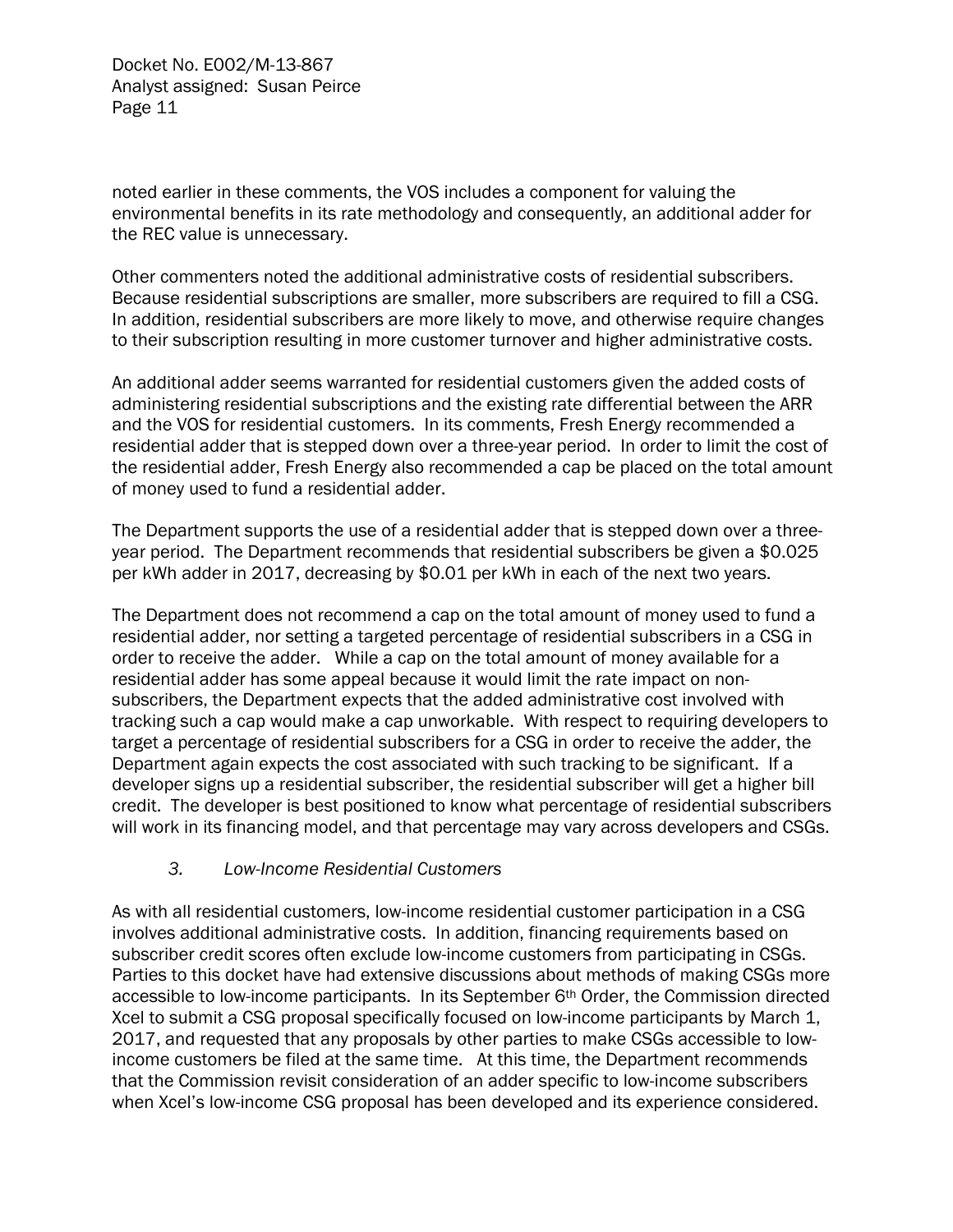#### V. DEPARTMENT RECOMMENDATIONS

The Department recommends that the Commission:

Decline at this time to adopt an adder for CSGs located on:

- Brownfields;
- Prime Agricultural property;
- Rooftops and/or close to customer load;
- Public facilities.

Adopt an adder of \$0.025 per kWh for residential subscribers to CSGs for 2017 with the rate decreasing to \$0.015 in 2019 and \$0.005 in 2020 and thereafter or until further modified by the Commission.

Revisit consideration of potential adders for low-income residential customers when Xcel's low-income CSG proposal has been developed and, potentially, the results of Xcel's lowincome CSG program can be considered.

/lt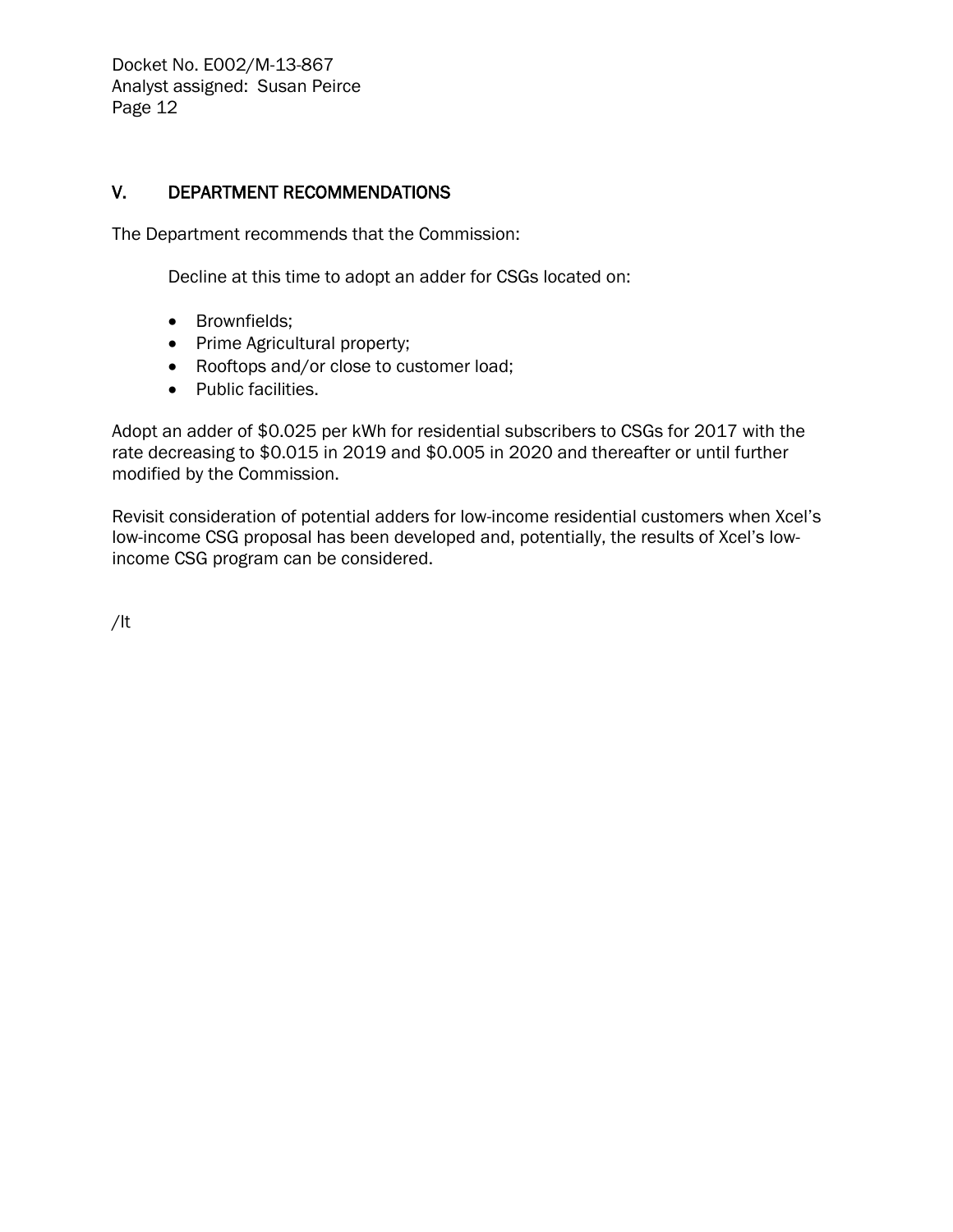

85 7TH PLACE EAST, SUITE 500 SAINT PAUL, MINNESOTA 55101-2198 MN.GOV/COMMERCE 651.539.1500 FAX: 651.539.1547 AN EQUAL OPPORTUNITY EMPLOYER

December 15, 2016

#### RE: Docket No. E002/M-13-867

To: Parties to Xcel's Community Solar Docket

In its September 6, 2016 Order Approving Value of Solar Rate for Xcel's Solar Garden Program, Clarifying Program Parameters and Requiring Further Filings in the above referenced docket, the Minnesota Public Utilities Commission (Commission) directed the Minnesota Department of Commerce, Division of Energy Resources (Department) to report to the Commission by March 1, 2017 on the following:

Whether the Value of Solar (VOS) rate for use as a solar garden bill credit rate should be adjusted with a positive or negative adder for any of the following:

- Brownfield sites or landfills;  $a)$
- Public facilities: b)
- c) Commercial or industrial rooftops;
- Prime agricultural land; d)
- Directly in the communities the solar gardens serve; e)
- $f$ ) **Residential Subscribers**
- Low-income residential subscribers; g)
- Others the Department identifies as warranting modification or an adder. h)

In order to adequately address the Commission's directive to report on potential adders to the Department requests that parties to the proceeding provide comments on the questions contained in Attachment 1 to this letter. The Department requests that responses be filed no later than January 13, 2016.

Should you have questions or need additional information, please contact me by email at susan.peirce@state.mn.us or by phone at 651-539-1832.

/s/ SUSAN PEIRCE Rates Analyst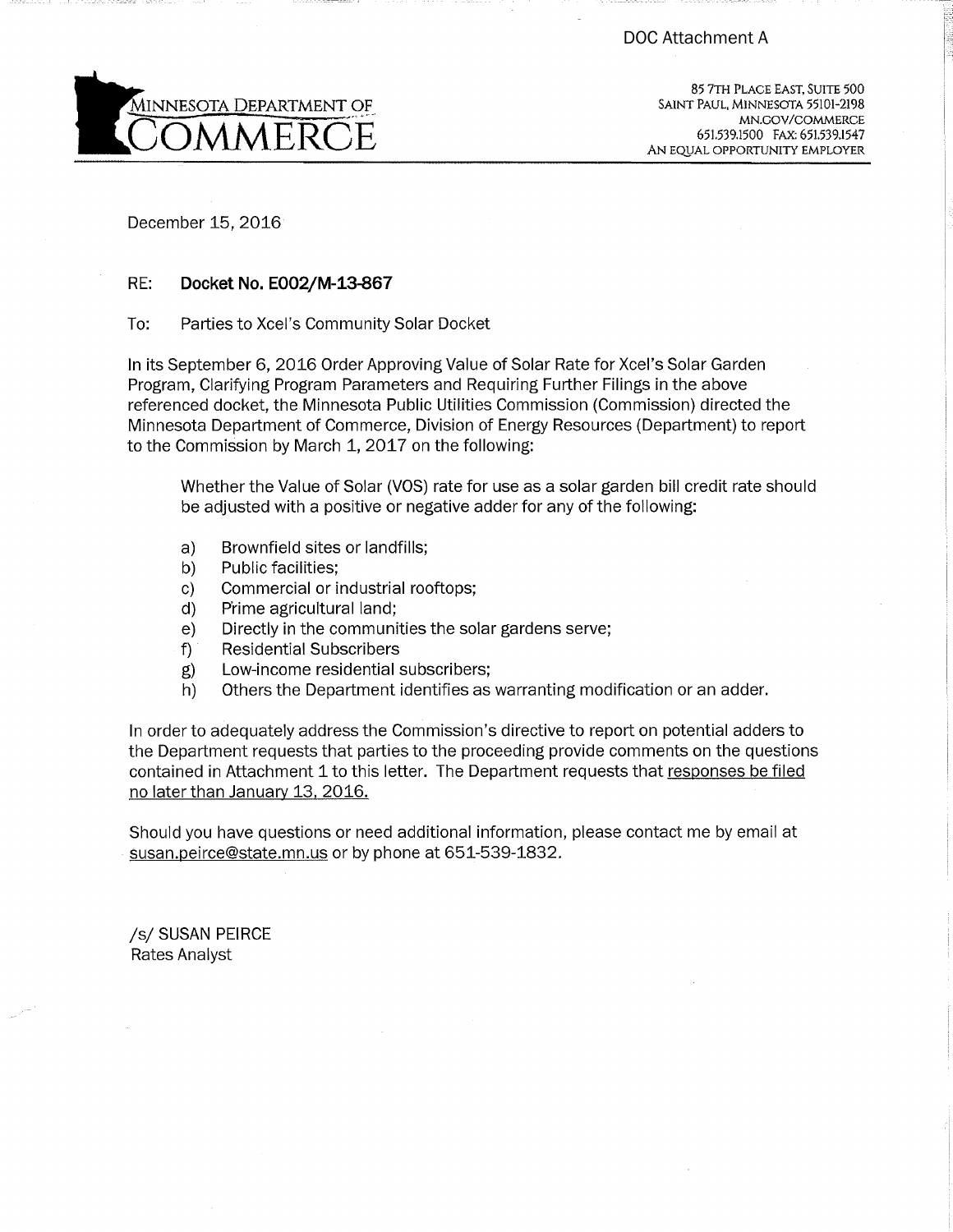#### Attachment 1

Please refer to the following list of sites and subscriber groups (hereinafter referred to as subgroups) in answering the following questions:

- a) Brownfield sites or landfills;
- Public facilities:  $b)$
- Commercial or industrial rooftops; c)
- Prime agricultural land:  $d)$
- Directly in the communities the solar gardens serve:  $e)$
- **Residential Subscribers:**  $f$
- $g)$ Low-income residential subscribers.
- $#$ Please identify any CSGs that are located at or targeting any of the sub-groups identified in a through g, above. For each garden, please identify;
	- the garden name, location, capacity, and which one(s) of the subgroups it 1. meets.
	- $2.$ any financial analysis undertaken to determine the costs or benefits specific to targeting the identified subgroup. Provide supporting financial information.
- $#$ Please identify any CSG projects that were considered for any of the sub-groups identified in a through g, above, but were not pursued. For each project, please identify:
	- $\mathbf{1}$ . the garden name, location, capacity, and which of the subgroups it meets.
	- $\overline{2}$ Was the decision not to go forward with the project due to factors associated with its identification with the subgroup? If so, please provide a detailed explanation and supporting documentation as to the reasons the project did not go forward.
	- 3. Please provide any financial analysis undertaken to identify the rate necessary to make the project financially viable.
- $^{\#}$ For each of the sub-groups (a-g) above, please identify barriers to project development. For financial barriers, please identify the financial considerations and the specific rate adder necessary to overcome the financial barriers to making the project viable. Please provide documentation to support your quantification of the rate/adder necessary to make the project viable.
- $\#$ For each of the sub-groups (a-g) above, please identify any non-financial barriers to developing projects targeting the sub-group.
- $#$ Please provide a detailed explanation of how you evaluate a project for financial viability, along with supporting analysis, examples and calculations.
- $\#$ Are there other types of projects you believe warrant a rate adder/modification to the value of solar rate? If so, please identify those project types and provide a detailed explanation as to why you believe an adder is warranted. Please provide information on an adder amount should be determined. Include supporting cost information.
- $#$ For projects targeting residential and/or low-income individuals, please identify any additional administrative cost associated with serving these target groups. Please provide supporting documentation.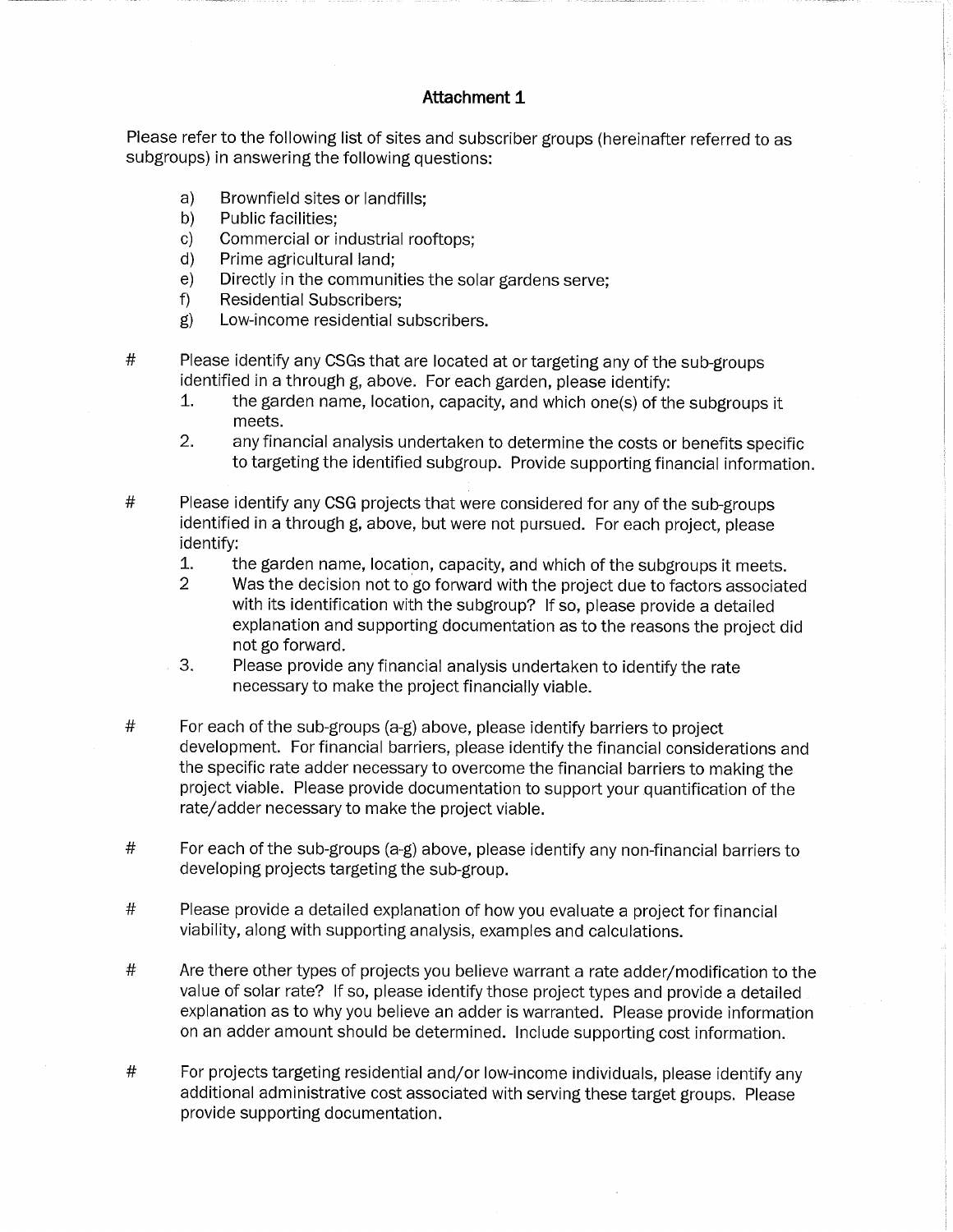

85 7TH PLACE EAST, SUITE 500 SAINT PAUL, MINNESOTA 55101-2198 MN.GOV/COMMERCE 651.539.1500 FAX: 651.539.1547 AN EQUAL OPPORTUNITY EMPLOYER

December 28, 2016

#### RE: Docket No. E002/M-13-867

To: Parties to Xcel's Community Solar Docket

In its September 6, 2016 Order Approving Value of Solar Rate for Xcel's Solar Garden Program, Clarifying Program Parameters and Requiring Further Filings in the above referenced docket, the Minnesota Public Utilities Commission (Commission) directed the Minnesota Department of Commerce, Division of Energy Resources (Department) to report to the Commission by March 1, 2017 on the following:

Whether the Value of Solar (VOS) rate for use as a solar garden bill credit rate should be adjusted with a positive or negative adder for any of the following:

- Brownfield sites or landfills; a)
- Public facilities; b)
- Commercial or industrial rooftops; C)
- Prime agricultural land; d)
- Directly in the communities the solar gardens serve;  $e)$
- **Residential Subscribers:** f)
- Low-income residential subscribers; g)
- $h)$ Others the Department identifies as warranting modification or an adder.

On December 16, 2016, the Minnesota Department of Commerce, Division of Energy Resources (Department) issued questions in this docket seeking information on the cost and barriers of pursuing community solar projects for the above referenced subgroups. The Department has additional questions related to the cost of solar garden development attached to this letter. The Department requests that parties provide this response to the attached questions along with responses to the first set of questions by no later than January 13, 2016.

Should you have questions or need additional information, please contact me by email at susan.peirce@state.mn.us or by phone at 651-539-1832.

/s/ SUSAN PEIRCE **Rates Analyst** 

SP/lt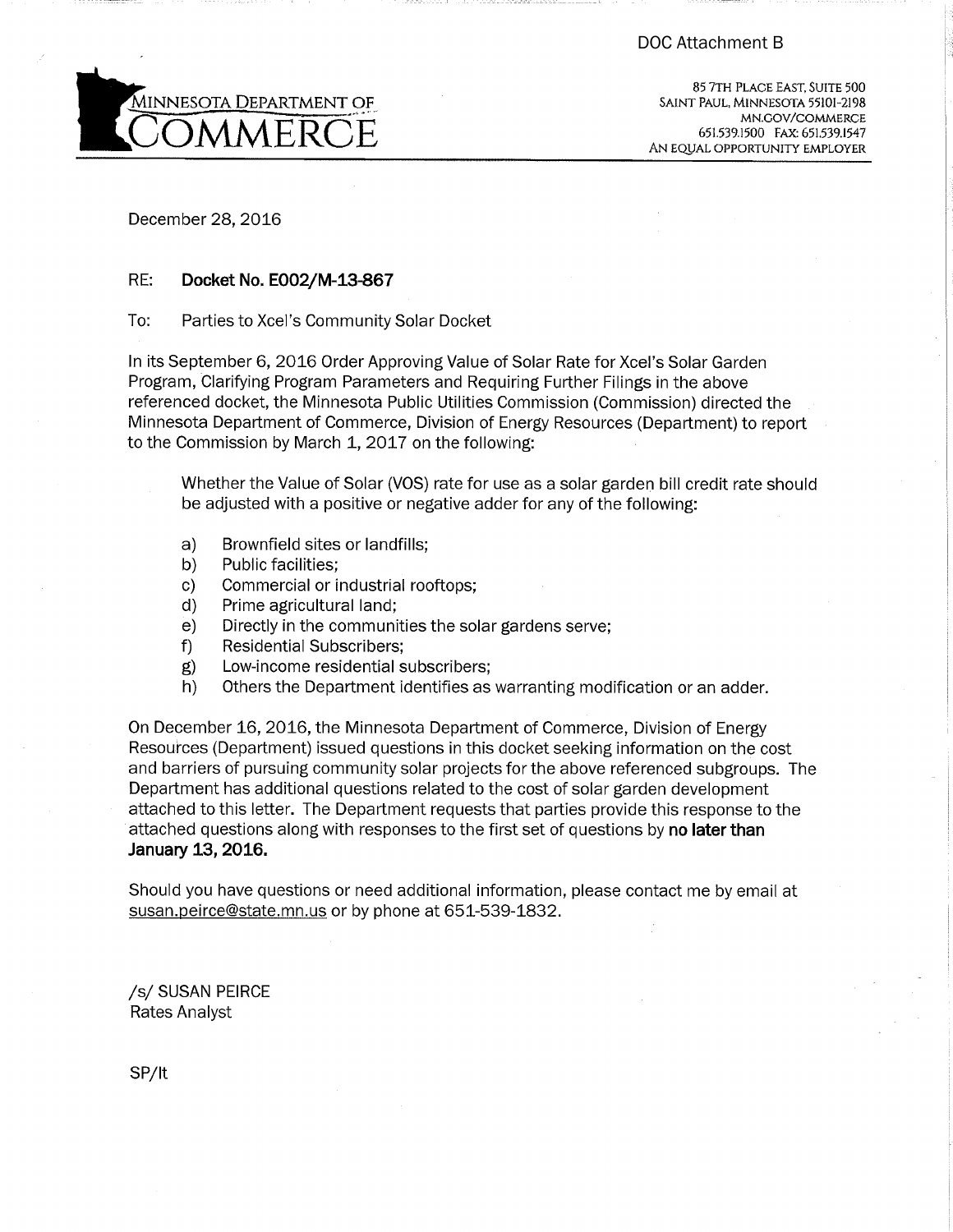#### **CSG Adder Questions**

 $#1$ In order to fully evaluate whether or not an adder/subtractor to the Value of Solar rate is needed to result in a financeable solar garden project, the Department requests information on the approximate range of various development costs. Please provide a low, median and high range for the following costs assuming a 1 MW CSG.

|                                                                | Low | Median | High |
|----------------------------------------------------------------|-----|--------|------|
| DC-AC De-rating (%)                                            |     |        |      |
| Production (kWh per kWdc)                                      |     |        |      |
| EPC (Engineering, Procurement & Construction<br>Cost) (\$/Wdc) |     |        |      |
|                                                                |     |        |      |
| Interconnection Cost for a 1 MW garden                         |     |        |      |
| $(\$/Wdc)$                                                     |     |        |      |
| Total O&M (Include O&M, insurance asset                        |     |        |      |
| mgmt.) (\$/kWdc/year)                                          |     |        |      |
| Land lease fee (\$/kWdc/year)                                  |     |        |      |
| Residential Subscriber Acquisition Cost                        |     |        |      |
| $(\frac{1}{2})Wdc)$                                            |     |        |      |
| Combined Development Cost & Development                        |     |        |      |
| Fees $(\frac{4}{Wdc})$                                         |     |        |      |
| Target Unlevered IRR (%)                                       |     |        |      |

- $#2$ How do the cost categories listed above change, if at all, for each of the categories of CSG identified in the PUC Order. Please identify any impact to each expected range of costs for each category of CSG including supporting documentation.
- $#3$ For CSGs for which you are currently subscribing customers, please provide a percentage breakdown of total subscribers by the following classes:
	- a. Residential
	- Small Business/Non-Demand C&I  $b.$
	- $\mathbf{c}$ . Large General Service/C&I
- $#4$ If the Commission adopts an adder/subtractor for a particular type of CSG, what process should be undertaken to review any adders/subtractors? How frequently should any updates occur? What criteria should be considered in determining whether an adder/subtractor is no longer needed?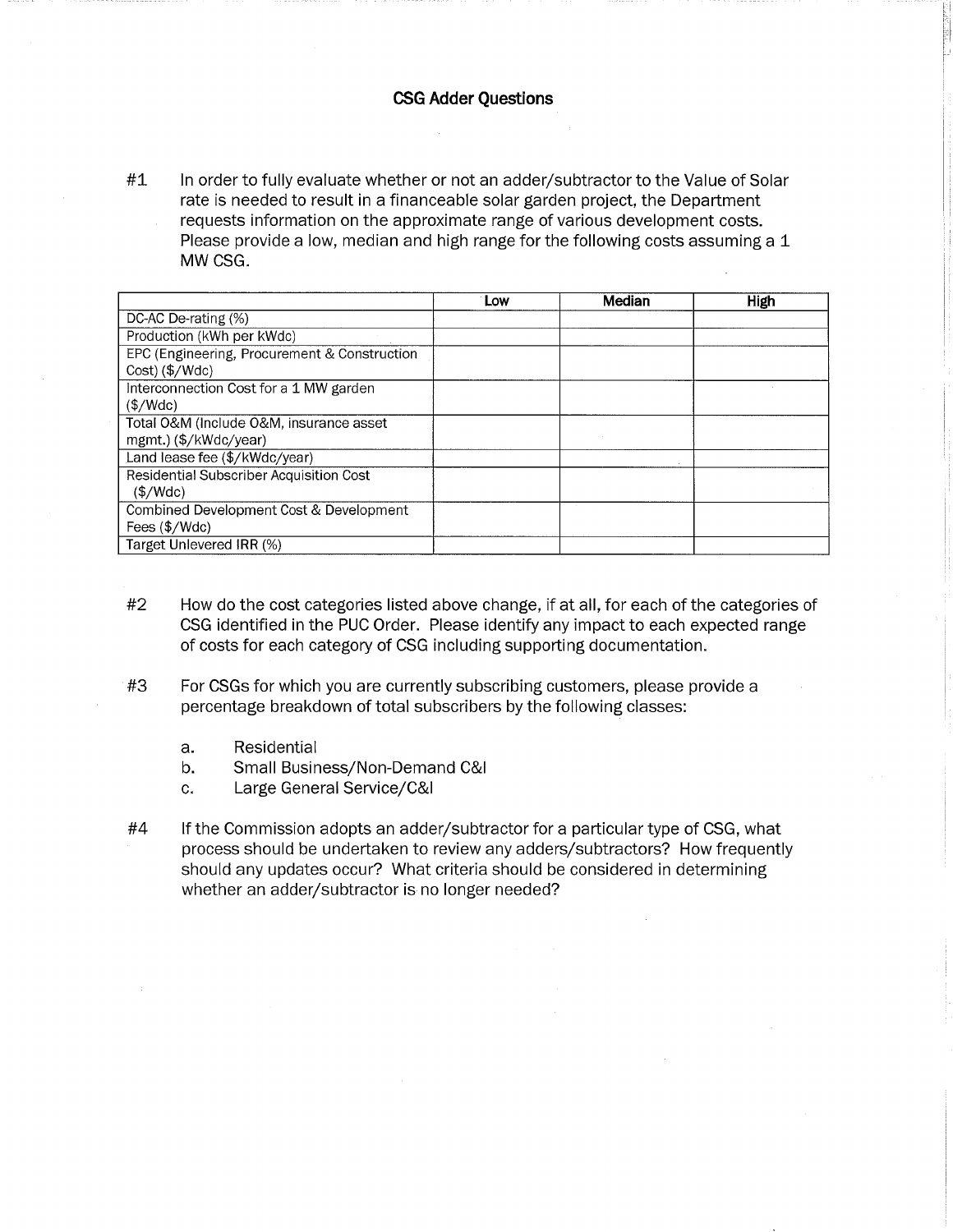# CERTIFICATE OF SERVICE

I, Sharon Ferguson, hereby certify that I have this day, served copies of the following document on the attached list of persons by electronic filing, certified mail, e-mail, or by depositing a true and correct copy thereof properly enveloped with postage paid in the United States Mail at St. Paul, Minnesota.

# Minnesota Department of Commerce **Comments**

Docket No. E002/M-13-867

Dated this 1<sup>st</sup> day of March 2017

/s/Sharon Ferguson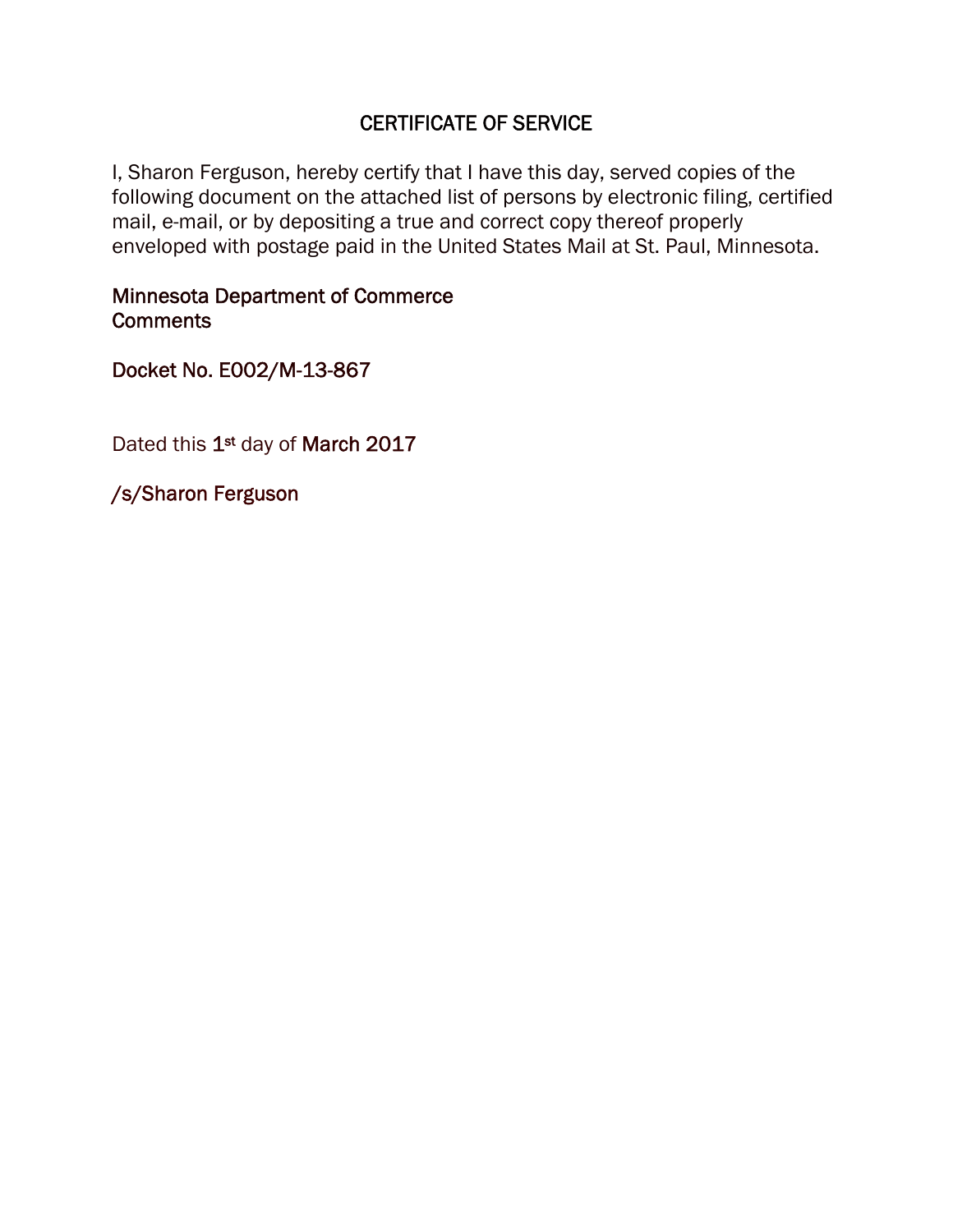| <b>First Name</b> | Last Name           | Email                                                   | Company Name                                 | Address                                                                      | Delivery Method           | <b>View Trade Secret</b> | Service List Name      |
|-------------------|---------------------|---------------------------------------------------------|----------------------------------------------|------------------------------------------------------------------------------|---------------------------|--------------------------|------------------------|
| Ross              | Abbey               | rabbey@mnsolarconnectio<br>n.com                        | Minnesota Solar<br>Connection                | 345 St. Peter Street<br><b>Suite 1600</b><br>St. Paul,<br><b>MN</b><br>55102 | <b>Electronic Service</b> | No                       | OFF_SL_13-867_Official |
| Michael           | Allen               | michael.allen@allenergysol   All Energy Solar<br>ar.com |                                              | 721 W 26th st Suite 211<br>Minneapolis,<br>Minnesota<br>55405                | <b>Electronic Service</b> | No                       | OFF_SL_13-867_Official |
| Julia             | Anderson            | Julia.Anderson@ag.state.m<br>n.us                       | Office of the Attorney<br>General-DOC        | 1800 BRM Tower<br>445 Minnesota St<br>St. Paul,<br><b>MN</b><br>551012134    | <b>Electronic Service</b> | Yes                      | OFF_SL_13-867_Official |
| Sara              | <b>Baldwin Auck</b> | sarab@irecusa.org                                       | Interstate Renewable<br>Energy Council, Inc. | PO Box 1156<br>Latham,<br><b>NY</b><br>12110                                 | <b>Electronic Service</b> | <b>No</b>                | OFF_SL_13-867_Official |
| Kenneth           | <b>Bradley</b>      | kbradley1965@gmail.com                                  |                                              | 2837 Emerson Ave S Apt<br>CW112<br>Minneapolis,<br>MN<br>55408               | Electronic Service        | No                       | OFF_SL_13-867_Official |
| Michael J.        | Bull                | mbull@mncee.org                                         | Center for Energy and<br>Environment         | 212 Third Ave N Ste 560<br>Minneapolis,<br>MN<br>55401                       | <b>Electronic Service</b> | No                       | OFF_SL_13-867_Official |
| Jessica           | <b>Burdette</b>     | jessica.burdette@state.mn.<br>lus.                      | Department of Commerce                       | 85 7th Place East<br>Suite 500<br>St. Paul,<br><b>MN</b><br>55101            | <b>Electronic Service</b> | No                       | OFF_SL_13-867_Official |
| Joel              | Cannon              | icannon@tenksolar.com                                   | Tenk Solar, Inc.                             | 9549 Penn Avenue S<br>Bloomington,<br><b>MN</b><br>55431                     | <b>Electronic Service</b> | No                       | OFF_SL_13-867_Official |
| Carl              | Cronin              | Regulatory.records@xcele<br>nergy.com                   | <b>Xcel Energy</b>                           | 414 Nicollet Mall FL 7<br>Minneapolis,<br><b>MN</b><br>554011993             | <b>Electronic Service</b> | No                       | OFF_SL_13-867_Official |
| Arthur            | Crowell             | Crowell.arthur@yahoo.com   A Work of Art Solar          |                                              | 14333 Orchard Rd.<br>Minnetonka,<br><b>MN</b><br>55345                       | <b>Electronic Service</b> | No                       | OFF_SL_13-867_Official |
|                   |                     |                                                         |                                              |                                                                              |                           |                          |                        |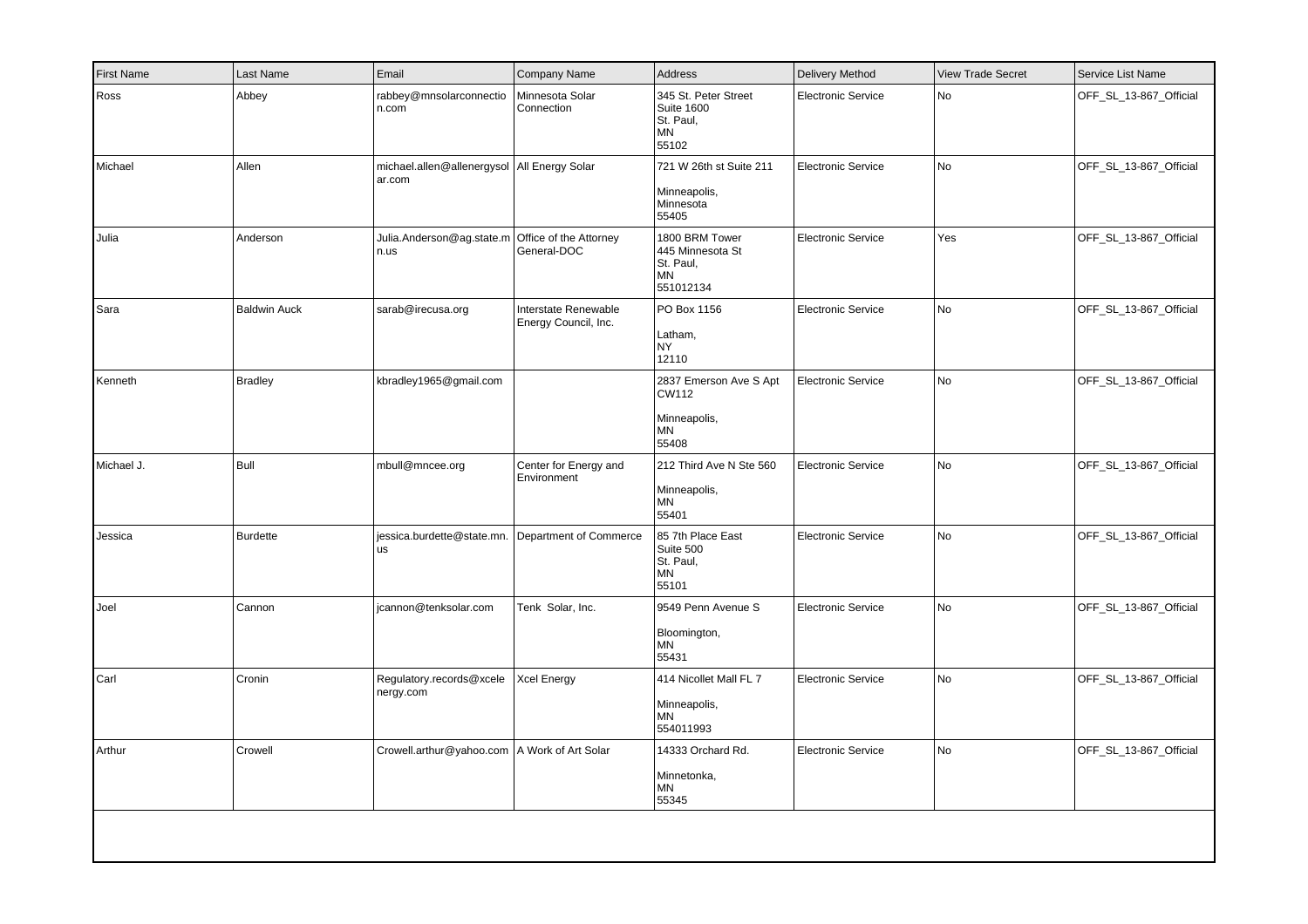| <b>First Name</b> | Last Name        | Email                                                  | Company Name                          | Address                                                                                                                         | <b>Delivery Method</b>    | <b>View Trade Secret</b> | Service List Name      |
|-------------------|------------------|--------------------------------------------------------|---------------------------------------|---------------------------------------------------------------------------------------------------------------------------------|---------------------------|--------------------------|------------------------|
| Timothy           | DenHerder Thomas | timothy@cooperativeenerg<br>yfutures.com               | Cooperative Energy<br>Futures         | 3500 Bloomington Ave. S<br>Minneapolis,<br>MN<br>55407                                                                          | <b>Electronic Service</b> | N <sub>o</sub>           | OFF SL 13-867 Official |
| James             | Denniston        | james.r.denniston@xcelen<br>ergy.com                   | Xcel Energy Services, Inc.            | 414 Nicollet Mall, Fifth<br>Floor<br>Minneapolis,<br><b>MN</b><br>55401                                                         | <b>Electronic Service</b> | <b>No</b>                | OFF_SL_13-867_Official |
| lan               | Dobson           | ian.dobson@ag.state.mn.u<br>l s                        | Office of the Attorney<br>General-RUD | <b>Antitrust and Utilities</b><br>Division<br>445 Minnesota Street, 1400<br><b>BRM Tower</b><br>St. Paul,<br><b>MN</b><br>55101 | <b>Electronic Service</b> | Yes                      | OFF_SL_13-867_Official |
| Jason             | Edens            | jason@rreal.org                                        | Rural Renewable Energy<br>Alliance    | 3963 8th Street SW<br>Backus,<br><b>MN</b><br>55435                                                                             | <b>Electronic Service</b> | <b>No</b>                | OFF_SL_13-867_Official |
| Betsy             | Engelking        | betsy@geronimoenergy.co<br>m                           | Geronimo Energy                       | 7650 Edinborough Way<br>Suite 725<br>Edina,<br><b>MN</b><br>55435                                                               | <b>Electronic Service</b> | <b>No</b>                | OFF_SL_13-867_Official |
| John              | Farrell          | jfarrell@ilsr.org                                      | Institute for Local Self-<br>Reliance | 1313 5th St SE #303<br>Minneapolis,<br><b>MN</b><br>55414                                                                       | <b>Electronic Service</b> | No                       | OFF_SL_13-867_Official |
| Emma              | Fazio            | emma.fazio@stoel.com                                   | <b>Stoel Rives LLP</b>                | 33 South Sixth Street<br><b>Suite 4200</b><br>Minneapolis,<br>MN<br>55402                                                       | <b>Electronic Service</b> | No                       | OFF SL 13-867 Official |
| Sharon            | Ferguson         | sharon.ferguson@state.mn Department of Commerce<br>.us |                                       | 85 7th Place E Ste 280<br>Saint Paul,<br>MN<br>551012198                                                                        | <b>Electronic Service</b> | N <sub>o</sub>           | OFF_SL_13-867_Official |
| Nathan            | Franzen          | nathan@geronimoenergy.c Geronimo Energy<br>om          |                                       | 7650 Edinborough Way<br>Suite 725<br>Edina,<br><b>MN</b><br>55435                                                               | <b>Electronic Service</b> | <b>No</b>                | OFF_SL_13-867_Official |
|                   |                  |                                                        |                                       |                                                                                                                                 |                           |                          |                        |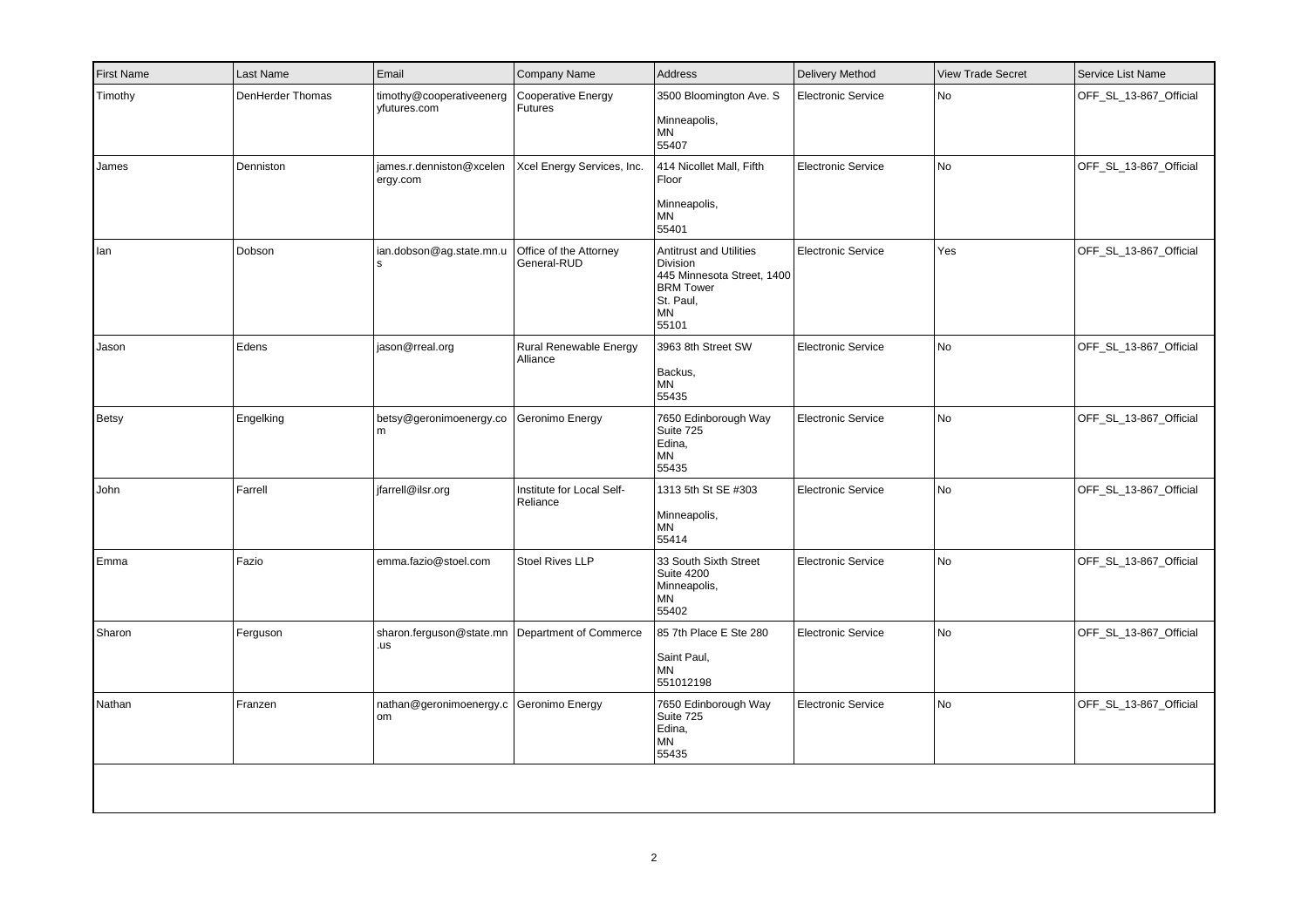| <b>First Name</b> | Last Name | Email                                             | Company Name                                            | Address                                                                        | Delivery Method           | <b>View Trade Secret</b> | Service List Name      |
|-------------------|-----------|---------------------------------------------------|---------------------------------------------------------|--------------------------------------------------------------------------------|---------------------------|--------------------------|------------------------|
| Karen             | Gados     | karen@mysunshare.com                              | SunShare, LLC                                           | 1441 18th Street<br>Suite 400<br>Denver,<br>$_{\rm CO}$<br>80202               | <b>Electronic Service</b> | <b>No</b>                | OFF_SL_13-867_Official |
| Hal               | Galvin    | halgalvin@comcast.net                             | Provectus Energy<br>Development IIc                     | 1936 Kenwood Parkway<br>Minneapolis,<br>ΜN<br>55405                            | <b>Electronic Service</b> | No                       | OFF_SL_13-867_Official |
| Allen             | Gleckner  | gleckner@fresh-energy.org   Fresh Energy          |                                                         | 408 St. Peter Street<br>Ste 220<br>Saint Paul,<br>Minnesota<br>55102           | Electronic Service        | No                       | OFF_SL_13-867_Official |
| Sean              | Gosiewski | sean@afors.org                                    | Alliance for Sustainability                             | 2801 21st Ave S Ste 100<br>Minneapolis,<br>MN<br>55407                         | <b>Electronic Service</b> | No                       | OFF_SL_13-867_Official |
| Todd J.           | Guerrero  | todd.guerrero@kutakrock.c   Kutak Rock LLP<br>lom |                                                         | <b>Suite 1750</b><br>220 South Sixth Street<br>Minneapolis,<br>MN<br>554021425 | <b>Electronic Service</b> | <b>No</b>                | OFF_SL_13-867_Official |
| Timothy           | Gulden    | info@winonarenewableene<br>rgy.com                | Winona Renewable<br>Energy, LLC                         | 1449 Ridgewood Dr<br>Winona,<br>MN<br>55987                                    | <b>Electronic Service</b> | No                       | OFF_SL_13-867_Official |
| Michael           | Harvey    | mike@weknowsolar.com                              | We Know Solar                                           | 265 Mounds View Rd<br>Suite #1<br>River Falls,<br>WI<br>54022                  | <b>Electronic Service</b> | No                       | OFF_SL_13-867_Official |
| Duane             | Hebert    | duane.hebert@novelenerg<br>l v.biz                | <b>Novel Energy Solutions</b>                           | 1628 2nd Ave SE<br>Rochester,<br>MN<br>55904                                   | <b>Electronic Service</b> | No                       | OFF_SL_13-867_Official |
| Lynn              | Hinkle    | Ihinkle@mnseia.org                                | Minnesota Solar Energy<br><b>Industries Association</b> | 2512 33rd Ave South #2<br>Minneapolis,<br>ΜN<br>55406                          | <b>Electronic Service</b> | No                       | OFF_SL_13-867_Official |
| Jim               | Horan     | Jim@MREA.org                                      | Minnesota Rural Electric<br>Association                 | 11640 73rd Ave N<br>Maple Grove,<br><b>MN</b><br>55369                         | <b>Electronic Service</b> | No                       | OFF_SL_13-867_Official |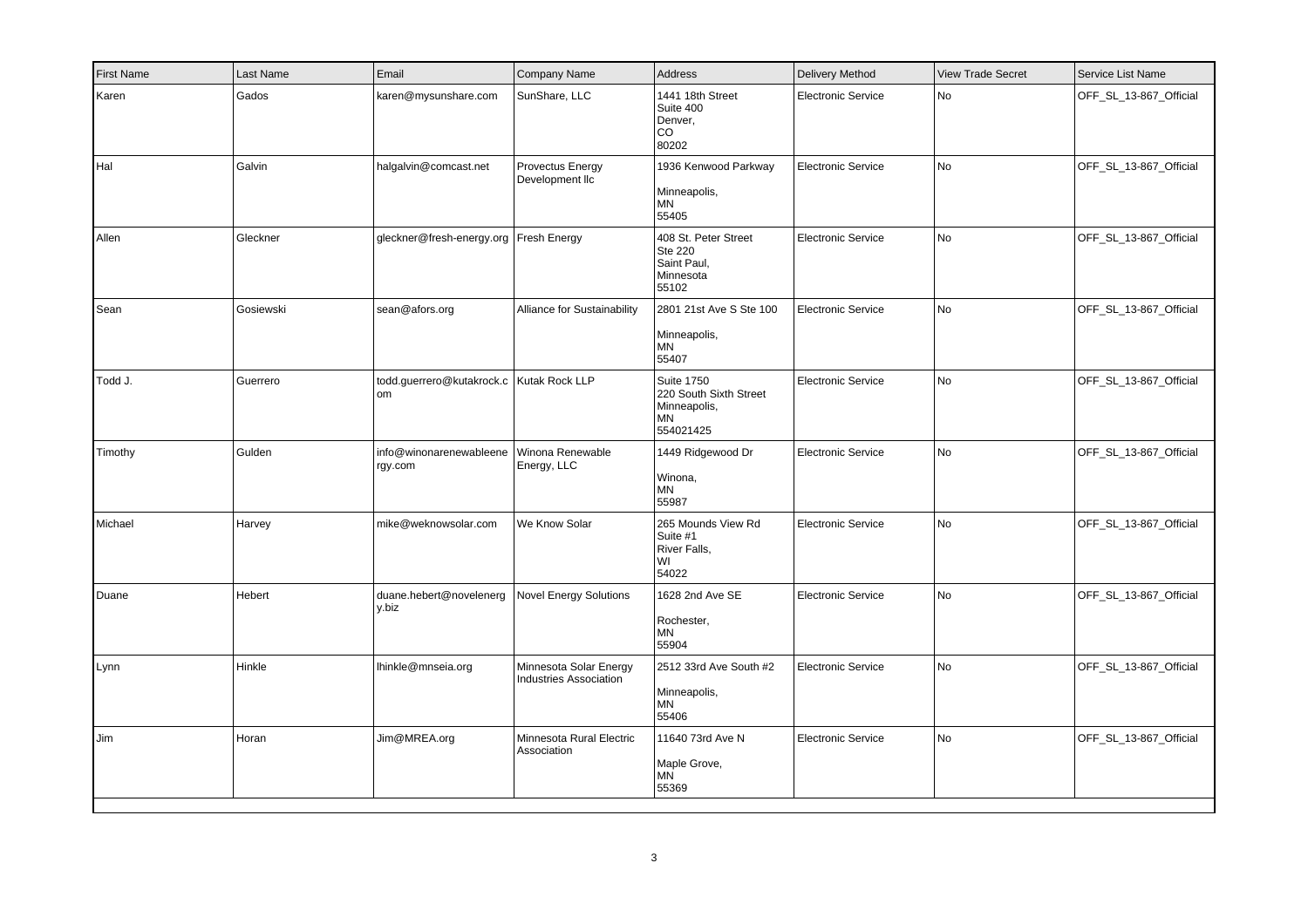| <b>First Name</b> | Last Name | Email                                             | Company Name                          | Address                                                                            | <b>Delivery Method</b>    | <b>View Trade Secret</b> | Service List Name      |
|-------------------|-----------|---------------------------------------------------|---------------------------------------|------------------------------------------------------------------------------------|---------------------------|--------------------------|------------------------|
| Jan               | Hubbard   | jan.hubbard@comcast.net                           |                                       | 7730 Mississippi Lane<br>Brooklyn Park,<br><b>MN</b><br>55444                      | <b>Electronic Service</b> | No                       | OFF_SL_13-867_Official |
| John S.           | Jaffray   | jjaffray@jjrpower.com                             | <b>JJR Power</b>                      | 350 Highway 7 Suite 236<br>Excelsior,<br><b>MN</b><br>55331                        | <b>Electronic Service</b> | No                       | OFF_SL_13-867_Official |
| Linda             | Jensen    | linda.s.jensen@ag.state.m<br>n.us                 | Office of the Attorney<br>General-DOC | 1800 BRM Tower 445<br>Minnesota Street<br>St. Paul,<br><b>MN</b><br>551012134      | <b>Electronic Service</b> | No                       | OFF_SL_13-867_Official |
| Julie             | Jorgensen | Julie@greenmark.us.com                            | GreenMark Solar LLC                   | 4626 Emerson Ave. S.<br>Minneapolis,<br><b>MN</b><br>55419                         | <b>Electronic Service</b> | <b>No</b>                | OFF_SL_13-867_Official |
| Michael           | Kampmeyer | mkampmeyer@a-e-<br>group.com                      | AEG Group, LLC                        | 260 Salem Church Road<br>Sunfish Lake,<br>Minnesota<br>55118                       | <b>Electronic Service</b> | <b>No</b>                | OFF_SL_13-867_Official |
| Brad              | Klein     | bklein@elpc.org                                   | Environmental Law &<br>Policy Center  | 35 E. Wacker Drive, Suite<br>1600<br><b>Suite 1600</b><br>Chicago,<br>IL.<br>60601 | Electronic Service        | <b>No</b>                | OFF SL 13-867 Official |
| Madeleine         | Klein     | mklein@socoreenergy.com SoCore Energy             |                                       | 225 W Hubbard Street<br>Suite 200<br>Chicago,<br>IL.<br>60654                      | <b>Electronic Service</b> | <b>No</b>                | OFF_SL_13-867_Official |
| John              | Kluempke  | <b>BADEMAIL-</b><br>jwkluempke@winlectric.co<br>m | <b>Elk River Winlectric</b>           | 12777 Meadowvale Rd<br>Elk River,<br><b>MN</b><br>55330                            | Paper Service             | No                       | OFF_SL_13-867_Official |
| Jon               | Kramer    | N/A                                               | Sundial Solar                         | 4708 york ave. S<br>Minneapolis,<br>MN<br>55410                                    | Paper Service             | No                       | OFF_SL_13-867_Official |
|                   |           |                                                   |                                       |                                                                                    |                           |                          |                        |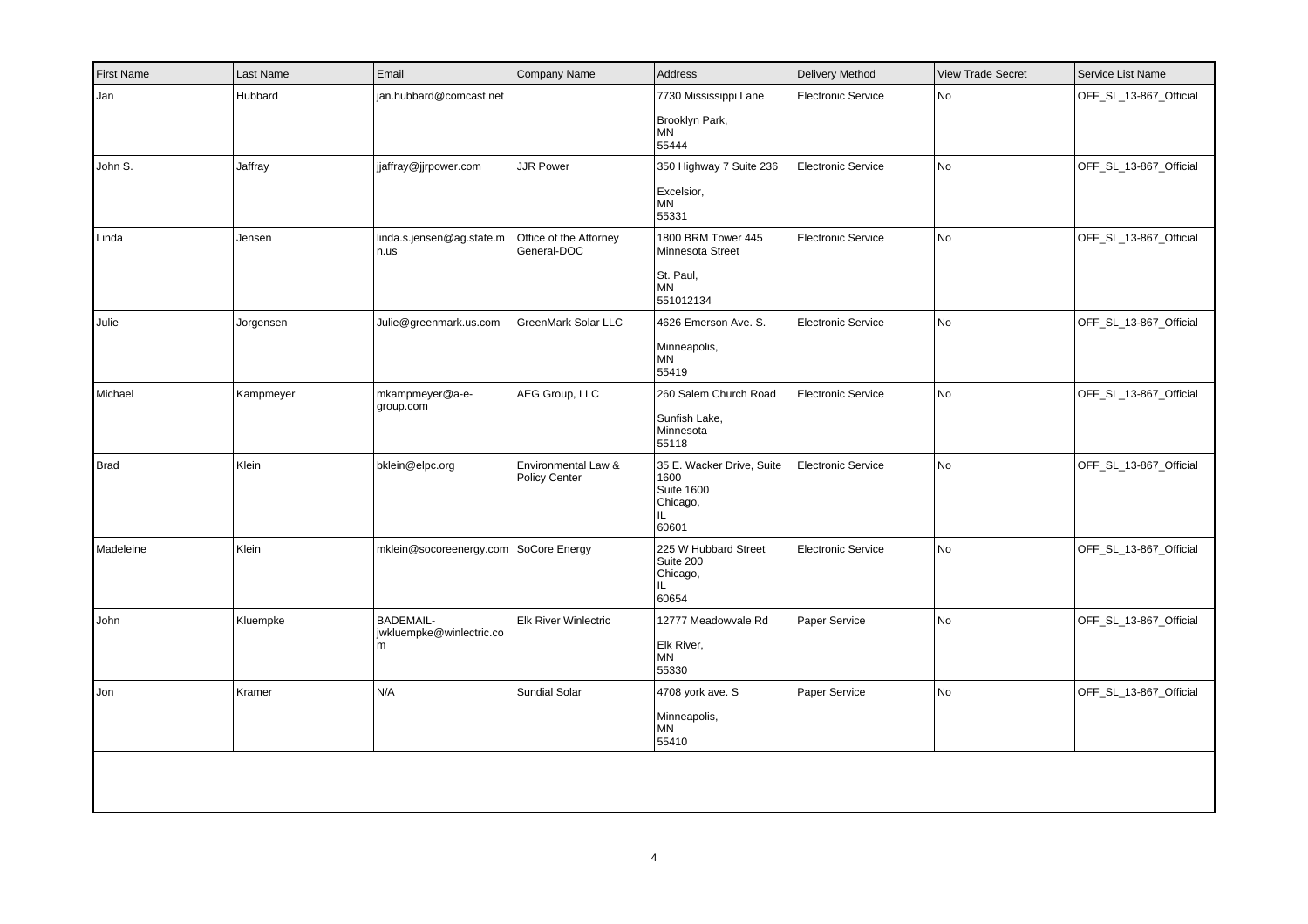| <b>First Name</b> | Last Name | Email                                                      | Company Name                      | Address                                                                               | <b>Delivery Method</b>    | <b>View Trade Secret</b> | Service List Name      |
|-------------------|-----------|------------------------------------------------------------|-----------------------------------|---------------------------------------------------------------------------------------|---------------------------|--------------------------|------------------------|
| Michael           | Krause    | michaelkrause61@yahoo.c   Kandiyo Consulting, LLC<br> om   |                                   | 433 S 7th Street<br><b>Suite 2025</b><br>Minneapolis,<br>Minnesota<br>55415           | <b>Electronic Service</b> | No                       | OFF_SL_13-867_Official |
| Dean              | Leischow  | dean@sunriseenergyventur Sunrise Energy Ventures<br>es.com |                                   | 601 Carlson Parkway,<br><b>Suite 1050</b><br>Minneapolis,<br>MN<br>55305              | <b>Electronic Service</b> | No                       | OFF SL 13-867 Official |
| John              | Lindell   | john.lindell@ag.state.mn.us Office of the Attorney         | General-RUD                       | 1400 BRM Tower<br>445 Minnesota St<br>St. Paul,<br><b>MN</b><br>551012130             | <b>Electronic Service</b> | Yes                      | OFF_SL_13-867_Official |
| Erica             | McConnell | mcconnell@smwlaw.com                                       | Shute, Mihaly &<br>Weinberger LLP | 396 Hayes St<br>San Francisco,<br>California<br>94102-4421                            | <b>Electronic Service</b> | No                       | OFF_SL_13-867_Official |
| Thomas            | Melone    | Thomas.Melone@AllcoUS.<br>  com                            | Minnesota Go Solar LLC            | 222 South 9th Street<br><b>Suite 1600</b><br>Minneapolis,<br>Minnesota<br>55120       | <b>Electronic Service</b> | No                       | OFF_SL_13-867_Official |
| Andrew            | Moratzka  | andrew.moratzka@stoel.co Stoel Rives LLP<br>l m            |                                   | 33 South Sixth St Ste 4200<br>Minneapolis,<br>ΜN<br>55402                             | <b>Electronic Service</b> | No                       | OFF_SL_13-867_Official |
| Martin            | Morud     | mmorud@trunorthsolar.co<br>l m                             | Tru North Solar                   | 5115 45th Ave S<br>Minneapolis,<br><b>MN</b><br>55417                                 | <b>Electronic Service</b> | No                       | OFF_SL_13-867_Official |
| Rolf              | Nordstrom | rnordstrom@gpisd.net                                       | <b>Great Plains Institute</b>     | 2801 21ST AVE S STE 220 Electronic Service<br>Minneapolis,<br><b>MN</b><br>55407-1229 |                           | No                       | OFF_SL_13-867_Official |
| Jeff              | O'Neill   | jeff.oneill@ci.monticello.mn City of Monticello<br>.us     |                                   | 505 Walnut Street<br>Suite 1<br>Monticelllo,<br>Minnesota<br>55362                    | <b>Electronic Service</b> | No                       | OFF_SL_13-867_Official |
|                   |           |                                                            |                                   |                                                                                       |                           |                          |                        |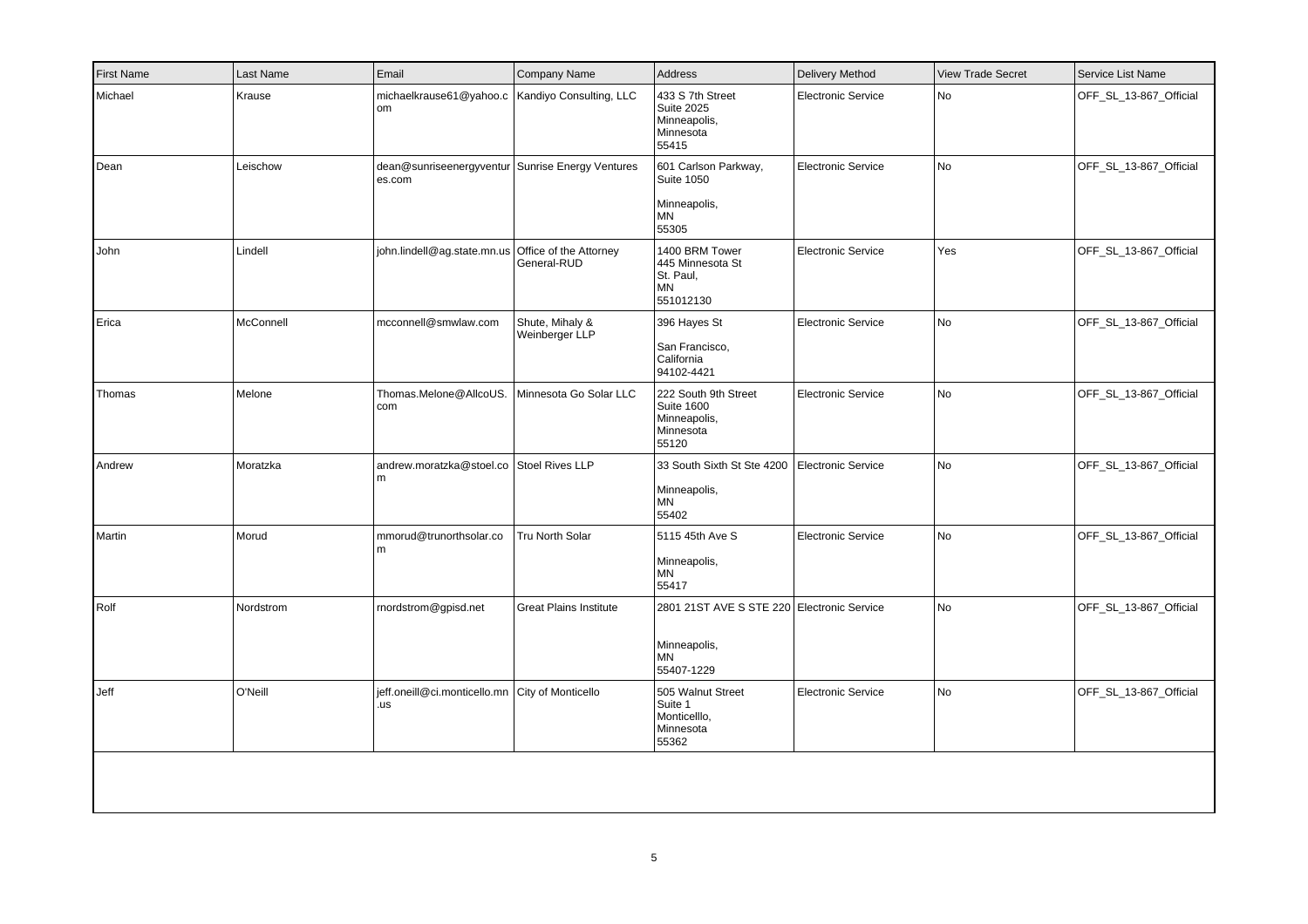| <b>First Name</b> | Last Name   | Email                               | Company Name                      | Address                                                                   | Delivery Method           | <b>View Trade Secret</b> | Service List Name      |
|-------------------|-------------|-------------------------------------|-----------------------------------|---------------------------------------------------------------------------|---------------------------|--------------------------|------------------------|
| Eric              | Pasi        | ericp@ips-solar.com                 | Innovative Power Systems<br>Solar | 2670 Patton Rd<br>Roseville,<br>ΜN<br>55113                               | <b>Electronic Service</b> | <b>No</b>                | OFF_SL_13-867_Official |
| Dan               | Patry       | dpatry@sunedison.com                | SunEdison                         | 600 Clipper Drive<br>Belmont,<br>CA<br>94002                              | <b>Electronic Service</b> | No                       | OFF_SL_13-867_Official |
| Jeffrey C         | Paulson     | jeff.jcplaw@comcast.net             | Paulson Law Office, Ltd.          | 4445 W 77th Street<br>Suite 224<br>Edina,<br>ΜN<br>55435                  | <b>Electronic Service</b> | No                       | OFF_SL_13-867_Official |
| Donna             | Pickard     | dpickardgsss@gmail.com              | Genie Solar Support<br>Services   | 1215 Lilac Lane<br>Excelsior,<br>MN<br>55331                              | <b>Electronic Service</b> | No                       | OFF_SL_13-867_Official |
| Gayle             | Prest       | gayle.prest@minneapolism<br>n.gov   | City of Mpls Sustainability       | 350 South 5th St, #315<br>Minneapolis,<br>ΜN<br>55415                     | <b>Electronic Service</b> | <b>No</b>                | OFF_SL_13-867_Official |
| Doug              | Shoemaker   | dougs@mnRenewables.or               | <b>MRES</b>                       | 2928 5th Ave S<br>Minneapolis,<br>MN<br>55408                             | <b>Electronic Service</b> | No                       | OFF_SL_13-867_Official |
| Eric              | Swanson     | eswanson@winthrop.com               | Winthrop Weinstine                | 225 S 6th St Ste 3500<br>Capella Tower<br>Minneapolis,<br>ΜN<br>554024629 | <b>Electronic Service</b> | <b>No</b>                | OFF_SL_13-867_Official |
| Thomas P.         | Sweeney III | tom.sweeney@easycleane<br>nergy.com | <b>Clean Energy Collective</b>    | P O Box 1828<br>Boulder,<br><b>CO</b><br>80306-1828                       | <b>Electronic Service</b> | No                       | OFF_SL_13-867_Official |
| Pat               | Treseler    | pat.jcplaw@comcast.net              | Paulson Law Office LTD            | 4445 W 77th Street<br>Suite 224<br>Edina,<br>ΜN<br>55435                  | <b>Electronic Service</b> | No                       | OFF_SL_13-867_Official |
| Jason             | Willett     | jason.willett@metc.state.m<br>n.us  | Metropolitan Council              | 390 Robert St N<br>Saint Paul,<br><b>MN</b><br>55101-1805                 | <b>Electronic Service</b> | No                       | OFF_SL_13-867_Official |